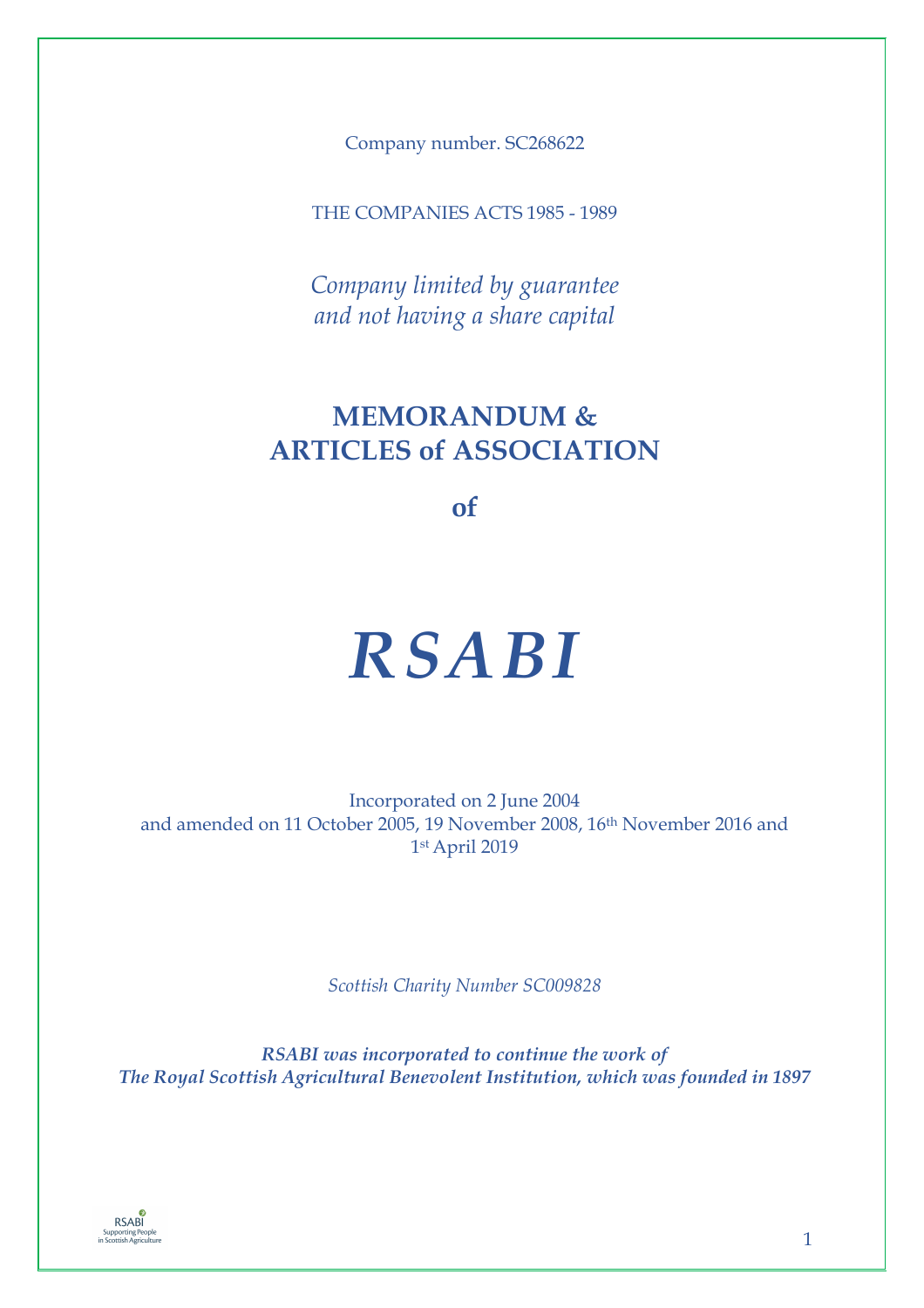# THE COMPANIES ACTS 1985 -1989

*Company limited by guarantee and not having a share capital* 

# **MEMORANDUM of ASSOCIATION of RSABI**

*The Memorandum of Association sets out the Objects of the Company and the Powers conferred upon it to enable it to achieve its Objects, confirms the limit of liability upon its Members and explains what is to happen to any surplus assets upon its dissolution.*

- 1. The name of the company is "RSABI" ("the Trust").
- 2. The Registered Office of the Trust is situated in Scotland.
- 3. The definitions and meanings specified in Article 1 (b) of the Trust's Articles of Association shall have effect as if repeated in this Memorandum of Association.
- 4. The Object of the Trust ("the Objects") are:

To provide payments, or otherwise afford support and assistance, to persons who are or have been engaged in agriculture, crofting or horticulture, in Scotland and their dependants and who are in need; For the avoidance of doubt, any persons or their dependants who are or were engaged in other land-based occupations in Scotland in some form and who receive assistance from the Trust as at 16 November 2016 shall continue to be entitled to benefit from the Trust at the sole discretion of the trustees for as long as they remain in need.

- 5. The Trust shall have the following powers (but only in furtherance of the Objects):
	- (a) To accept from any donor (individual person, body, committee, organisation, company, institution, association, trust or charity) any sum of money and/or assets.
	- (b) To accept grants, bequests, endowments and legacies of all kinds (and to accept any reasonable conditions attaching to them).
	- (c) To take such steps as may be deemed appropriate for the purpose of raising funds for the activities of the Trust.
	- (d) To provide grants, scholarships, other awards and loans of money or equipment.
	- (e) To invest any funds which are not immediately required for the activities of the Trust in such investments as may be considered appropriate and to dispose of, and vary, such investments.
	- (f) To borrow or raise money for the Objects and to give security in support of any such borrowings by the Trust and/or in support of any obligations undertaken by the Trust.
	- (g) To work in association or partnership with statutory and other bodies to support, promote and implement local, regional and national initiatives.

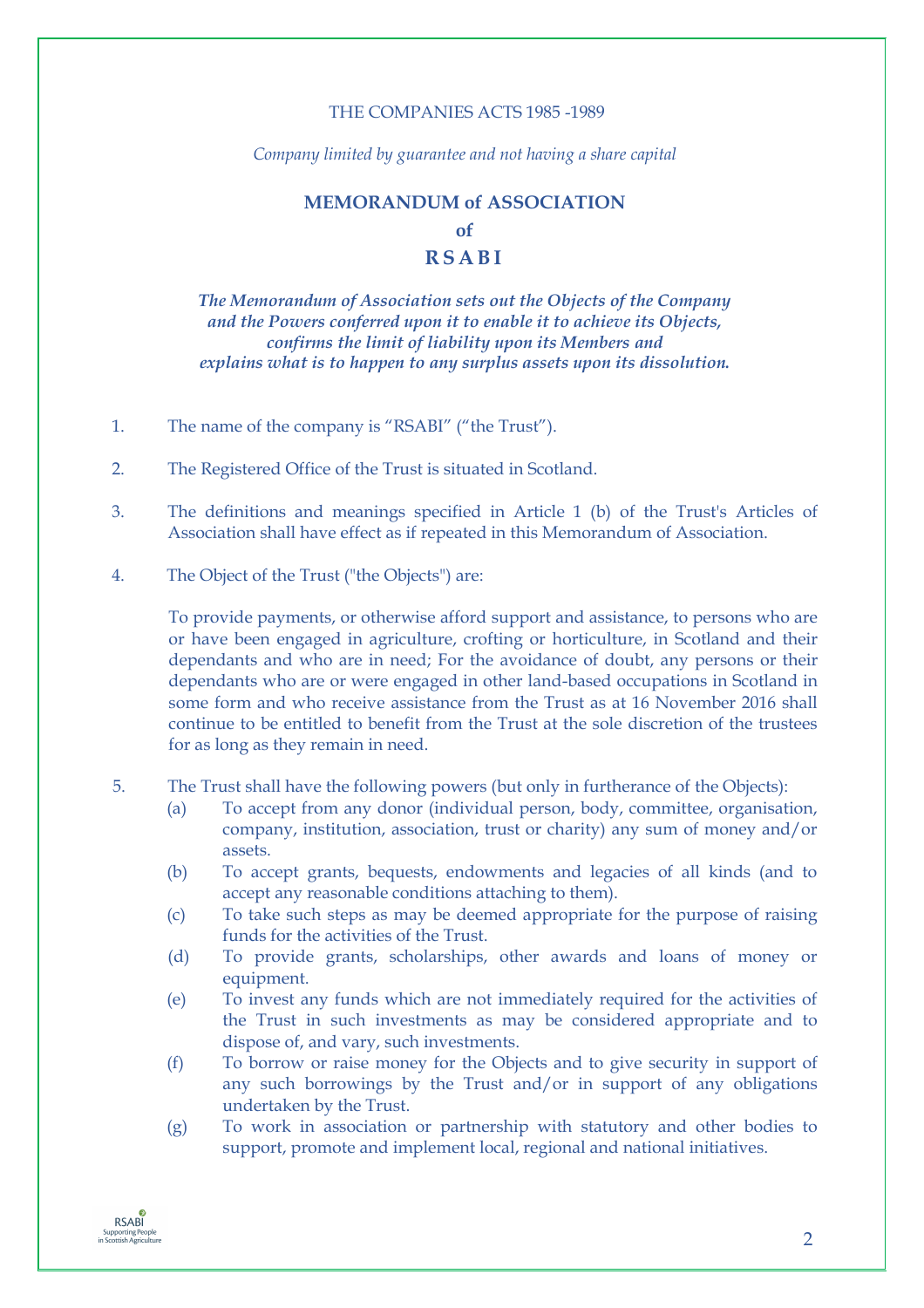- (h) To enter into any arrangement with any organisation, government or authority which may be advantageous for the purposes of the activities of the Trust and to enter into any arrangement for co-operation, mutual assistance, or sharing profit with any charitable organisation.
- (i) To encourage and develop a spirit of voluntary or other commitment by individuals, organisations, authorities and others and any groups or groupings thereof willing to assist the Trust to achieve the Objects.
- (j) To establish, manage and/or support any other charitable organisation, and to make donations for any charitable purpose falling within the Objects.
- (k) To establish, operate and administer and/or otherwise acquire separate trading companies or associations, whether charitable or not.
- (l) To promote and carry out research, surveys and investigations and develop initiatives, projects and programmes.
- (m) To provide advice, consultancy, training, tuition, expertise and assistance.
- (n) To prepare and organise, promote and implement training courses, exhibitions, lectures, seminars, conferences, events and workshops, to collect, collate, disseminate and exchange information and to prepare, produce, edit, publish, exhibit and distribute articles, pamphlets, books and other publications, tapes, motion and still pictures, music and drama and other materials , all in any medium.
- (o) To employ, train and pay such staff as are considered appropriate for the proper conduct of the activities of the Trust and if appropriate to make reasonable provision for the payment of pension and/or other benefits therefor.
- (p) To engage such consultants and advisers as are considered appropriate from time to time.
- (q) To purchase, take on lease, hire, or otherwise acquire, any property wheresoever situated which are suitable for the activities of the Trust and to construct, convert, improve, develop, maintain, alter and demolish any buildings or erections whether of a permanent or temporary nature, and manage and operate or arrange for the professional management and operation of the Trust's property.
- (r) To sell, let, hire, license, give in exchange and otherwise dispose of all or any part of the property of the Trust, wheresoever situated.
- (s) To establish and administer a building fund or funds or guarantee fund or funds or endowment fund or funds.
- (t) To effect insurance of all kinds (which may include liability insurance in respect of Trustees and employees).
- (u) To engage or employ as a professional investment manager any person who is entitled to carry on investment business under the supervision of the Financial Services Authority (or its successors) and to delegate to any such manager the exercise of all or any of its powers or investment or such terms and at such reasonable remuneration as the Board of Trustees thinks fit, and to enable investments to be held for the Trust in nominee names, but subject always to the provisions of the Charities Act.
- (v) To carry out the Objects as principal, agent, contractor, trustee or in any other capacity and through an agent, contractor, sub-contractor, trustee or any person acting in any other capacity and either alone or in conjunction with others.
- (w) To do anything which may be incidental or conducive to the furtherance of the Objects.

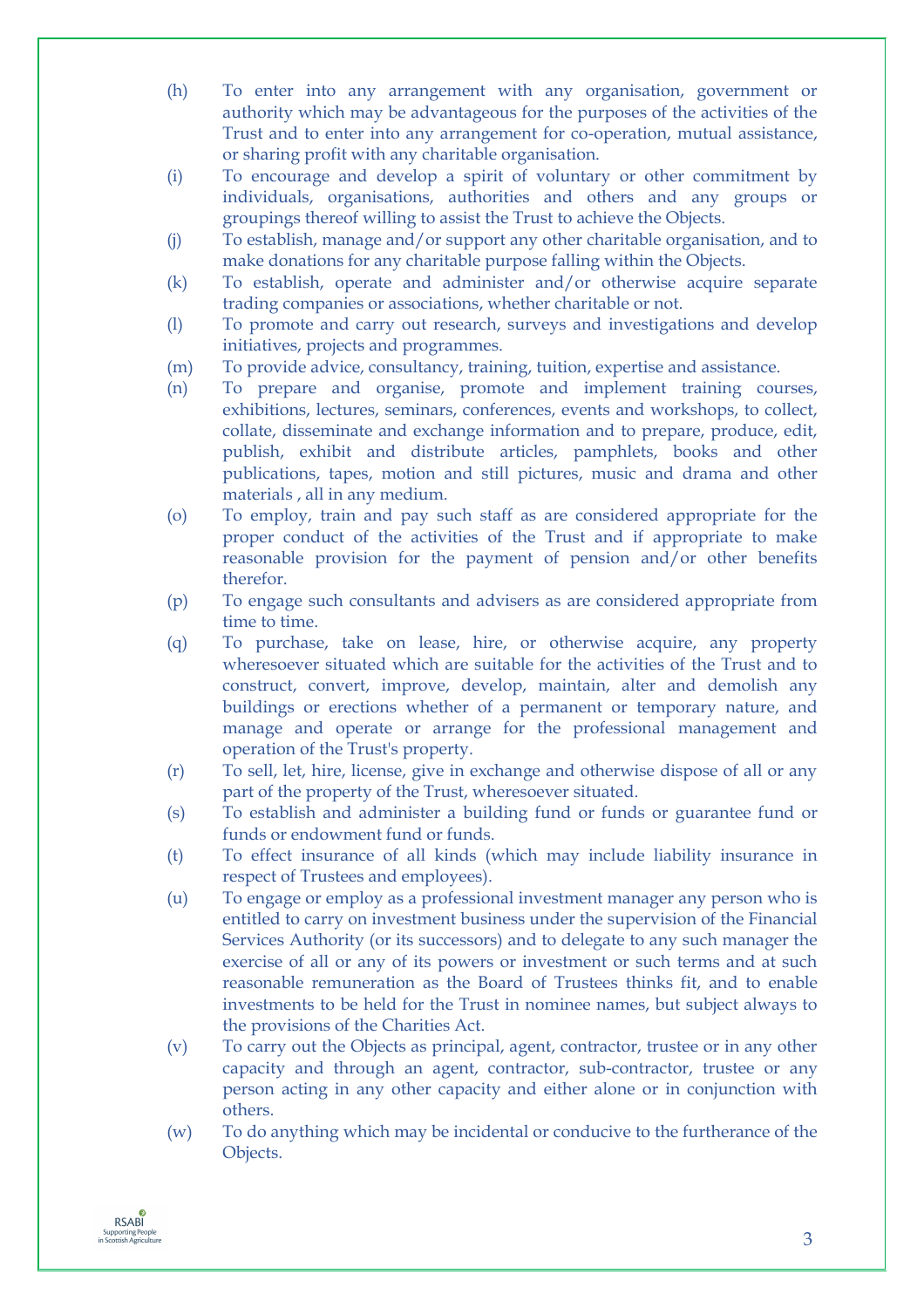- 6. (a) The income and property of the Trust shall be applied solely towards promoting the Objects.
	- (b) No part of the income or property of the Trust shall be paid or transferred (directly or indirectly) to the members of the Trust, whether by way of dividend, bonus or otherwise.
	- (c) No Trustee of the Trust shall be appointed as a paid employee of the Trust, or shall hold any office under the Trust for which a salary or fee is payable.
	- (d) No benefit (whether in money or in kind) shall be given by the Trust to any member or Trustee except the possibility of:
		- (i) repayment of out-of-pocket expenses to Trustees (subject to prior agreement by the Board); or
		- (ii) reasonable remuneration to a member or any Trustees in return for specific services actually rendered to the Trust (not being of a management nature normally carried out by a director of a company); or
		- (iii) payment of interest at a rate not exceeding the commercial rate on money lent to the Trust by any member or Trustee; or
		- (iv) payment of rent at a rate not exceeding the open market rent for property let to the Trust by any member or Trustee; or
		- (v) the purchase of property from any member or Trustee at or below market value and to sell assets to any member or Trustee providing such sale is at or above market value.
- 7. The liability of the members is limited.
- 8. Every member of the Trust undertakes to contribute such amount as may be required (not exceeding £1) to the property of the Trust if it should be wound up whilst he, she or it is a member or within one year after he, she or it ceases to be a member (for whatever reason), for payment of its debts and liabilities contracted before he, she or it ceases to be a member, and of the costs, charges and expenses of winding up.
- 9. (a) The winding-up of the Trust may take place only on the decision of not less than 75% of its members who are present at an EGM called specifically (but not necessarily exclusively) for the purpose.
	- (b) If, on the winding-up of the Trust, any property remains, after satisfaction of all its debts and liabilities, such property shall be given or transferred to any one or more charities having the same or a similar object to the Objects.
	- (c) The charity or charities to which the property is to be transferred in terms of sub-clause (b) hereof shall be determined on the decision of not less than 75% of the Members of the Trust who are present at an EGM called specifically (but not necessarily exclusively) for the purpose or, failing that, by a decision of not less than 75% of the Board or, failing that, as determined by an arbiter to be chosen amicably by the Board or, failing such amicable choice, by an arbiter appointed on its behalf by the Lord Advocate in Scotland, the decision of such arbiter being final and binding upon the Trust, with the costs thereof being borne by the Trust.

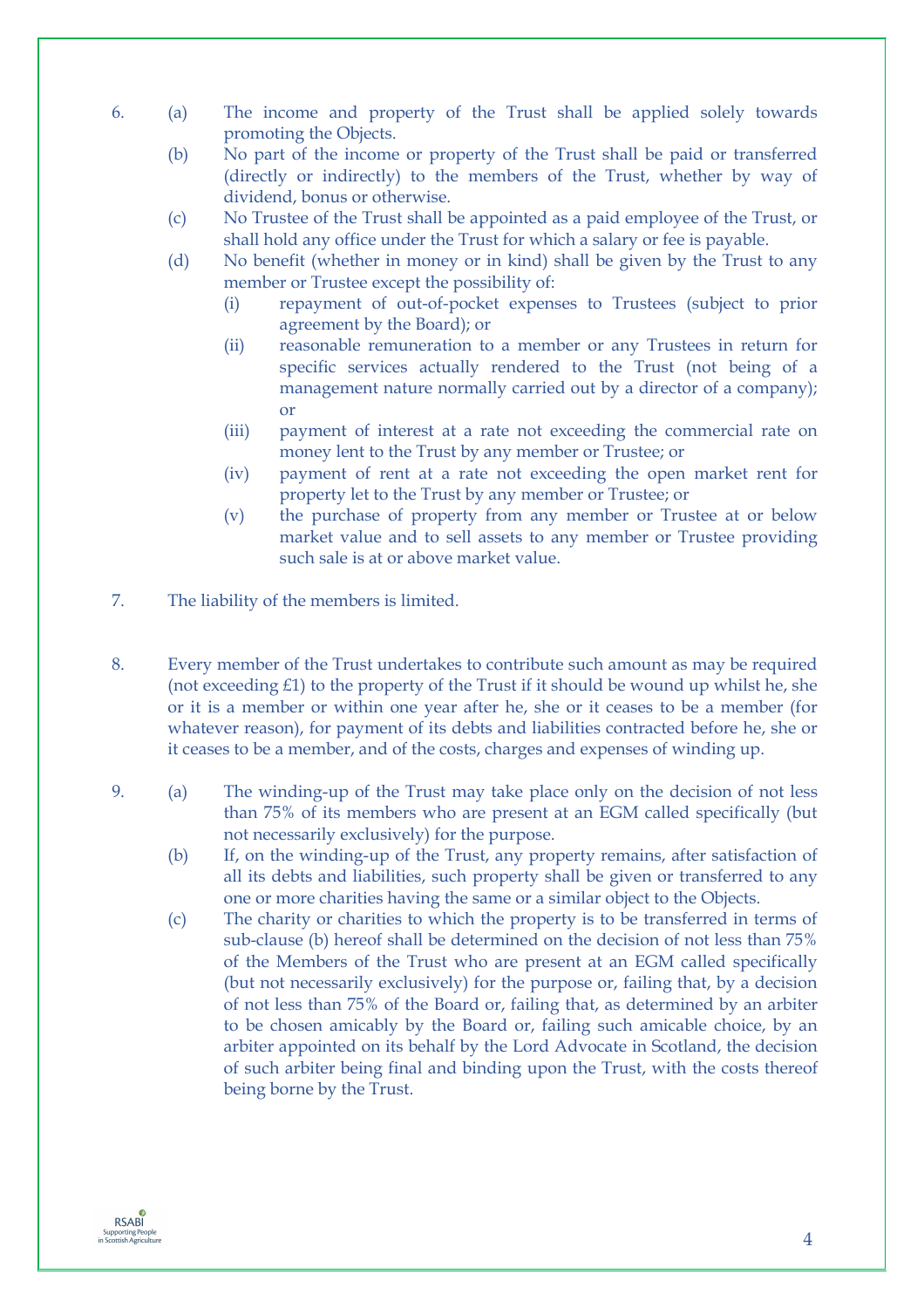# THE COMPANIES ACTS 1985 - 1989

*Company limited by guarantee and not having a share capital* 

# **ARTICLES of ASSOCIATION of RSABI**

*The Articles of Association provide the administrative constitution of the Company, establishing its membership, providing for meetings of members, establishing its board of management, providing for meetings of the board and confirming ancillary matters.*

# **I**

# **DEFINITIONS**

- 1. (a) The regulations contained in Table C in the Companies (Tables A to F) Regulations 1985, or as may be amended or re-enacted, shall not apply to the Trust.
	- (b) In these Memorandum and Articles of Association, the words standing in the first column of the following table shall bear the meaning set opposite to them respectively in the second column thereof, if not inconsistent with the subject or context:

| <b>WORDS</b>                       | <b>MEANINGS</b>                                                                                                                                         |
|------------------------------------|---------------------------------------------------------------------------------------------------------------------------------------------------------|
| the Act                            | - the Companies Act 1985 (UK legislation) as amended<br>and every statutory modification and re-enactment<br>thereof for the time being in force.       |
| <b>AGM</b>                         | - the Annual General Meeting.                                                                                                                           |
| <b>Articles</b>                    | - these Articles of Association, and any ancillary<br>regulations thereunder, in force from time to time.                                               |
| <b>Board</b>                       | - the Board of Trustees.                                                                                                                                |
| <b>Board of</b><br><b>Trustees</b> | - the Board of Directors of the Trust.                                                                                                                  |
| <b>Chapter</b>                     | - any section of these Articles headed by a roman<br>numeral, the reference thereto specifying the relative<br>Chapter number.                          |
| <b>Charities Act</b>               | - the Charities and Trustee Investment (Scotland) Act<br>2005 and every statutory modification and re-enactment<br>thereof for the time being in force. |

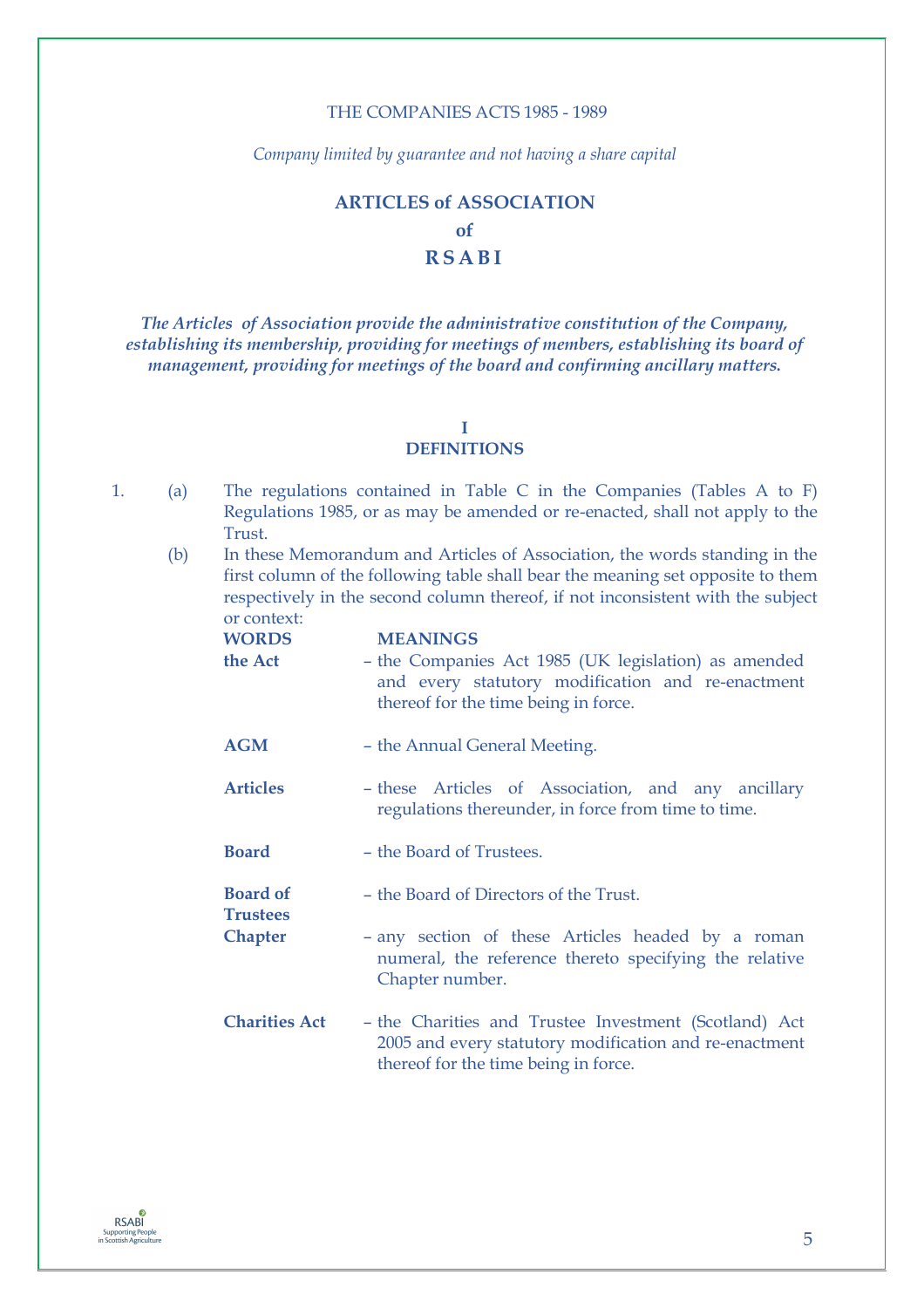|                    | <b>charity, charities</b> - a body or bodies on the Scottish Charity Register which<br>is or are also regarded as a charity or charities in<br>relation to the application of the Taxes Acts.                  |
|--------------------|----------------------------------------------------------------------------------------------------------------------------------------------------------------------------------------------------------------|
| clear days         | - in relation to a period of notice means that period<br>excluding the day when the notice is given or deemed<br>to be given and the day for which it is given or on which<br>it is to take effect.            |
| <b>EGM</b>         | - Extraordinary General Meeting.                                                                                                                                                                               |
| in person          | - in person if an individual or by attendance of the<br>Authorised Representative of an organization, or by<br>proxy.                                                                                          |
| in writing         | - written, printed or lithographed, or partly one and<br>partly another, and other modes of representing or<br>producing words in a visible and non-transitory (albeit<br>electronically-based) form.          |
| members            | - all members of the Trust.                                                                                                                                                                                    |
| Memorandum         | - the Memorandum of Association relative to these<br>Articles, in force from time to time.                                                                                                                     |
| month              | - calendar month.                                                                                                                                                                                              |
| <b>Objects</b>     | - as described in Clause 4 of the Memorandum on the<br>basis that these fall within section 7 of the Charities Act<br>and are also regarded as charitable in relation to the<br>application of the Taxes Acts. |
| <b>Office</b>      | - the Registered Office of the Trust.                                                                                                                                                                          |
| organisation       | - any body corporate, unincorporated association, society,<br>federation, authority, agency, union, co-operative, trust,<br>partnership or other organisation (not being an<br>individual person).             |
| property           | - any property, assets or rights, heritable or moveable,<br>wherever situated in the world.                                                                                                                    |
| <b>Subscribers</b> | - those persons and/or organisations who have<br>subscribed both the Memorandum and these Articles.                                                                                                            |
| <b>Trust</b>       | - RSABI                                                                                                                                                                                                        |
| <b>Trustee(s)</b>  | - Director(s) for the time being of the Trust.                                                                                                                                                                 |

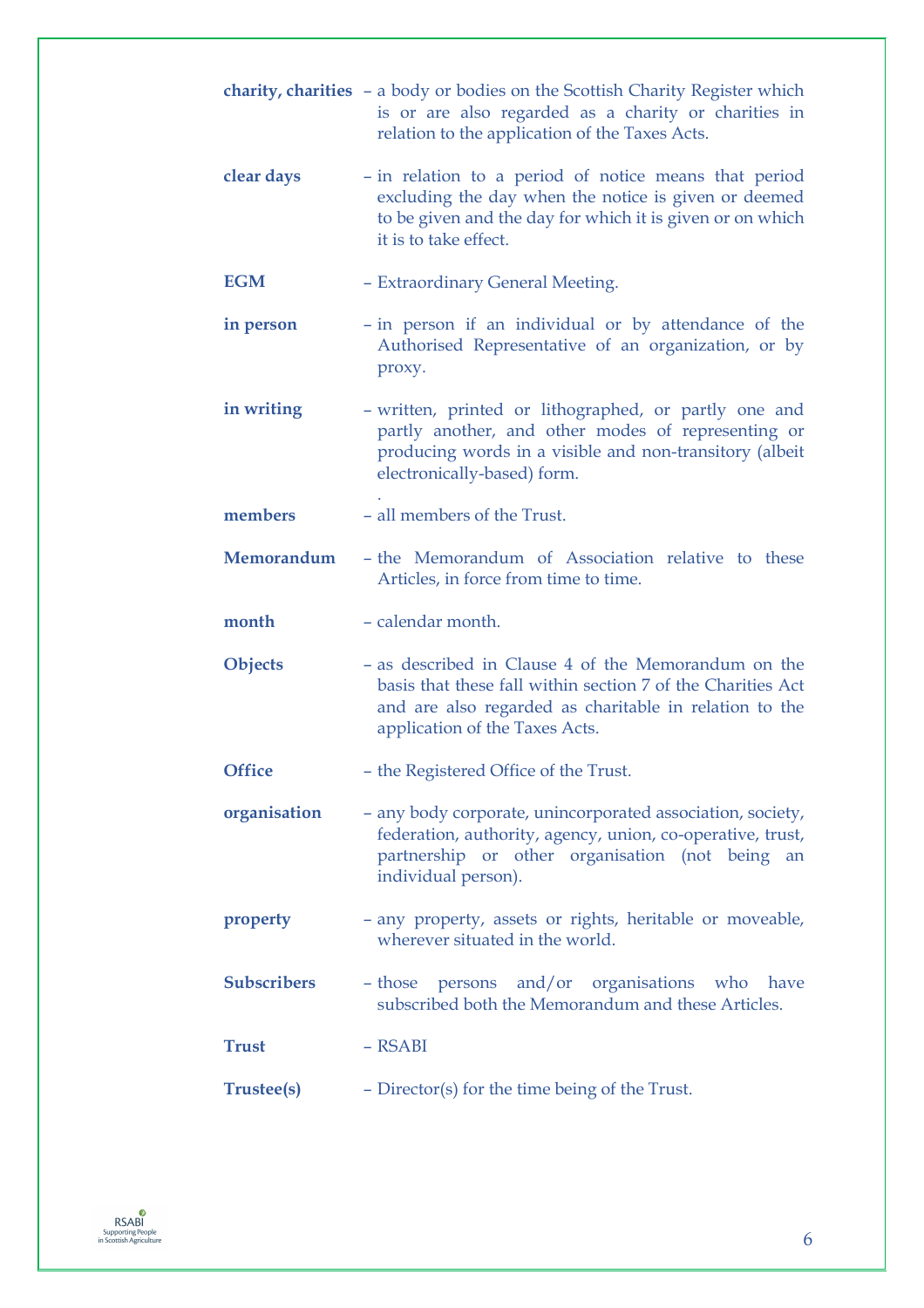- (c) Words importing the singular number only shall include the plural number, and *vice versa;* and
- (d) Words importing the masculine gender only shall include the feminine gender.
- (e) Subject as aforesaid, any words or expressions defined in the Act shall, if not inconsistent with the subject or context, bear the same meanings in the **Articles**
- 2. The Trust is established to achieve the Objects expressed in the Memorandum.

### **II GENERAL STRUCTURE OF THE TRUST**

- 3 The structure of the Trust comprises:
	- (a) **Members** who have the right to attend the AGM (and any EGM) and have important powers under these Articles and the Act, particularly in electing people to serve as Trustees and taking decisions in relation to any changes to these Articles; and
	- (b) **Trustees** who hold regular meetings between each AGM, set the strategy and policy of the Trust, generally control and supervise the activities of the Trust and, in particular, are responsible for monitoring its financial position and, where there are no employees or managers appointed, are responsible also for the day-to-day management of the Trust.

# **III MEMBERSHIP**

- 4. The members of the Trust shall consist of the Subscribers and such other persons and organisations as are admitted to membership in terms of this Chapter.
- 5. (a) The Subscribers and those serving on the Management Committee of the unincorporated association known as The Royal Scottish Agricultural Benevolent Institution as at the date of incorporation of the Trust shall be the first members of the Trust.
	- (b) Thereafter, Membership shall be open to any individuals aged 18 or over who, and to any organisations which, support the Objects and apply and are accepted as members in terms of Chapter IV and who contribute a minimum sum of at least £35 (or such other minimum sum as may be determined by ordinary resolution of the members at each AGM) to the Trust annually between 1st April and 31st March (which is the membership year).
	- (c) Each member which is an organisation shall, at the time of making an application for membership, appoint one named Authorised Representative. The Authorised Representative shall represent and act for such member at all General Meetings of the Trust. Any change in the appointment of an Authorised Representative may be made at any time by the appointing member, but only by written notice served by the appointing member to the Trust. Such notice will take effect two clear days after its receipt at the Office to allow sufficient time for the appointing member to serve a copy of the notice to anyone named therein. In the case of any dispute as to the correct Authorised Representative serving at any time, the matter will be settled in accordance with the most recent notice validly received by the Trust.

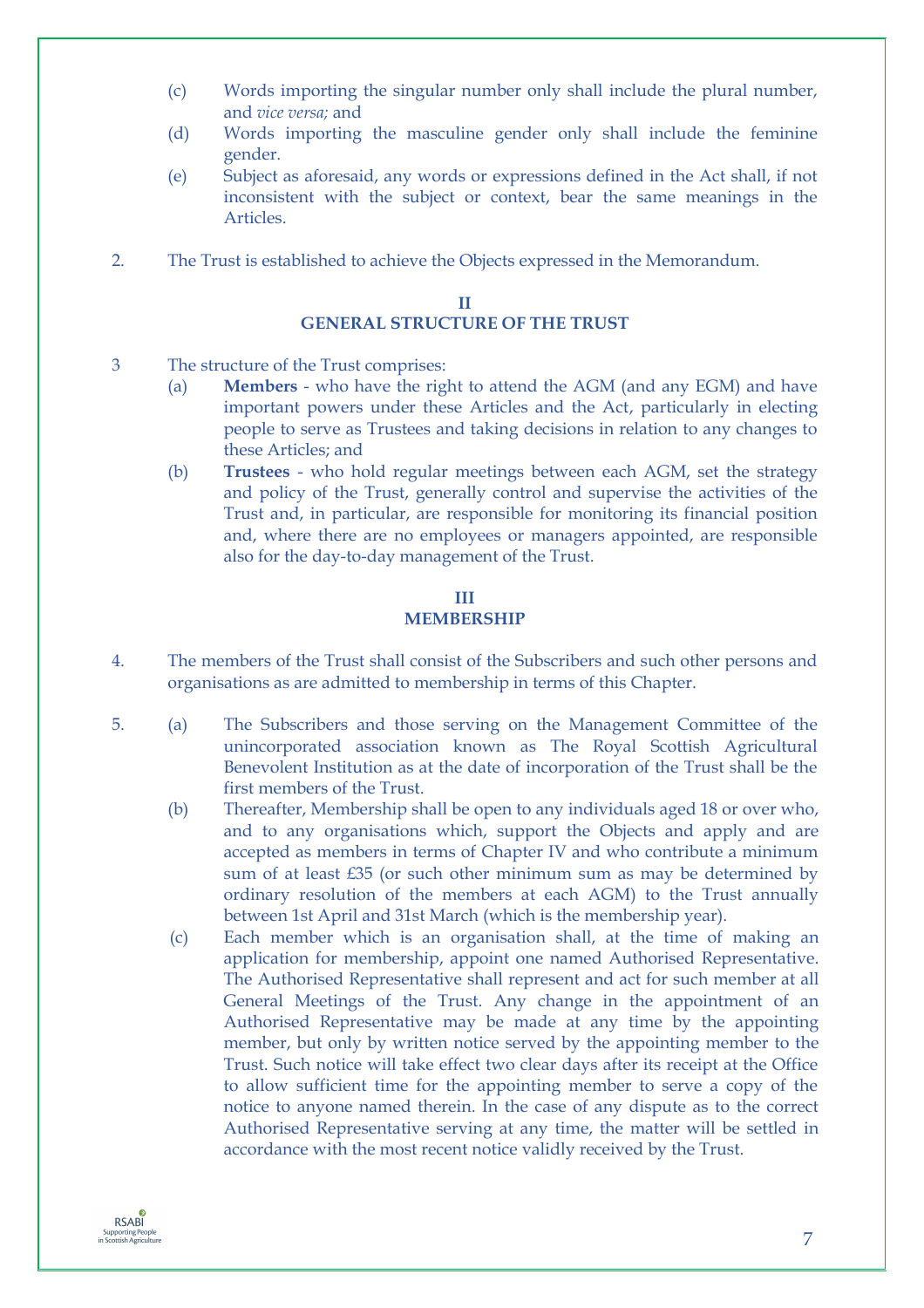# **Honorary Members**

- (d) The following shall be conferred Honorary Membership of the Trust, entitling each to attend and vote at any General Meeting of the Trust (without having to pay any minimum sum in terms of Article 5(b) hereof):
	- (i) the President *ex officio* of **The National Farmer's Union of Scotland**, of the Rural Centre, West Mains, Ingliston, Edinburgh EH28 8LT, or its successors;
	- (ii) the Chairman *ex officio* of **The Royal Highland and Agricultural** Society of Scotland, incorporated by Royal Charter, of the Royal Highland Centre, Ingliston, Edinburgh EH28 8NF, or its successors;
	- (iii) the Chairman *ex officio* of **Scottish Land and Estates**, a Scottish guarantee company incorporated under Company Number SC257726 and having its Registered Office at Stuart House, Eskmills Business Park, Station Road, Musselburgh, East Lothian EH21 7PB, or its successors;
	- (iv) the Chairman or President (or principal representative) *ex officio* of such other organisation or organisations to which the members of the Trust may agree by ordinary resolution at any General Meeting to confer Honorary Membership;
	- (v) any individual, recommended by the Board as having provided a significant contribution to the activities of the Trust, and approved by the members of the Trust by ordinary resolution at any General Meeting;

Declaring that the members of the Trust may by ordinary resolution at any General Meeting determine to remove Honorary Membership from any such organisation and the principal representative thereof.

6. The Board shall maintain a Register of Members, setting out all relevant details of each member.

# **IV APPLICATION FOR MEMBERSHIP**

- 7. Any individual who or organisation which wishes to become a member of the Trust must sign a written application for membership in the form prescribed by the Board from time to time, and deposit it at the Office (or other address specified in the form) and, in the case of an organisation, shall at that time provide the details of its Authorised Representative.
- 8. The Board shall consider such applications for membership at the first Board meeting held after receipt of the application and shall, within a reasonable time thereafter, inform each applicant whether he, she or it has been successful, the decision of the Board in these respects being final. The Board may, at its discretion, refuse to admit any individual or organisation to membership, except for reasons of gender, sexuality, race, religion or politics.

# **V CESSATION OF MEMBERSHIP**

9. Any member may no longer serve as such in any one or more of the following events:

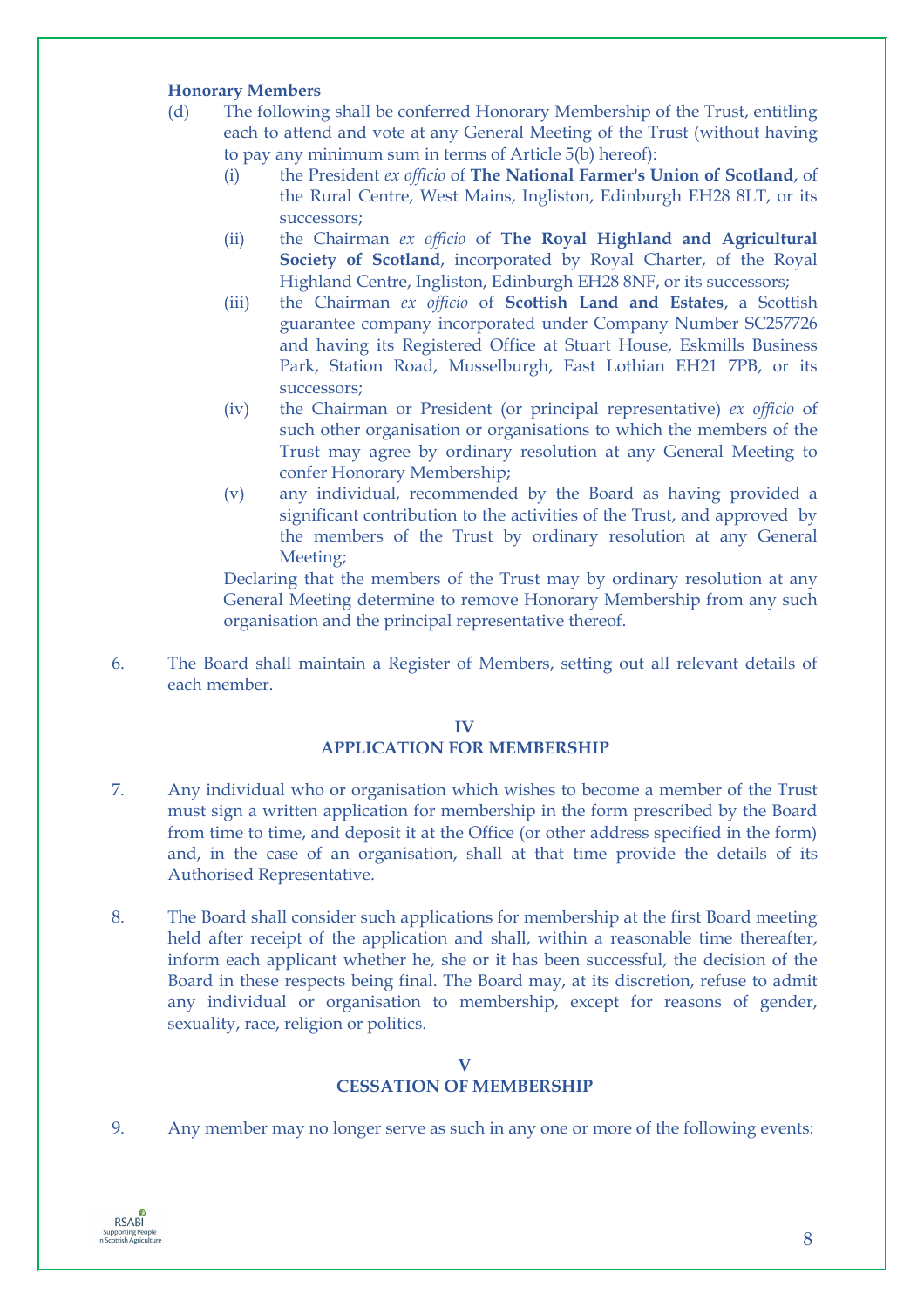- (a) if by notice in writing to the Office he, she or it resigns his, her or its membership; or
- (b) if, being an individual, he or she becomes a bankrupt person, or insolvent or apparently insolvent or makes any arrangement or composition with his or her creditors generally; or
- (c) if, being an individual, he or she becomes prohibited from being a Trustee (and, as such, a director of a limited company) by reason of any order made under the Company Directors Disqualification Act 1986 and every statutory modification and re-enactment thereof for the time being in force; or
- (d) if, being an organisation, it goes into receivership, applies to go into liquidation, dissolves, applies to be struck off or otherwise ceases to exist.
- (e) if he, she or it fails or ceases to contribute at least the sum referred to in Article 5(b), as may be amended from time to time, in any membership year between 1st April and 31st March.
- (f) if a resolution that a member be removed from the Trust is passed by a majority of at least 75% of the Trustees present and voting at a meeting of the Board, of which not less than 14 days' previous notice specifying the intention to propose such resolution and the general grounds on which it is proposed shall have been sent to all Trustees and also to the member whose removal is in question, such member being entitled to be heard by the Board at that meeting; or
- (g) if, being an individual, he or she dies.
- 10. Membership is neither transferable nor assignable to any other individual or organisation.

# **VI GENERAL MEETINGS (Meetings of Members)**

- 11. The Board shall convene an Annual General Meeting in each year, at such time as it may determine, although the first AGM need not be held in the first year provided that it be held within 18 months after the date of incorporation of the Trust. Thereafter, not more than 15 months shall elapse between one AGM and the holding of the next.
- 12. The business of each AGM shall include:
	- (a) the report by the Chairman on the activities of the Trust;
	- (b) the election of Trustees;
	- (c) the fixing of the minimum annual contribution;
	- (d) the report of the independent financial examiner;
	- (e) approval of the annual accounts of the Trust; and
	- (f) appointment of the independent financial examiner.
- 13. (a) All General Meetings, other than AGMs, shall be called Extraordinary General Meetings.
	- (b) The Board may convene an EGM whenever it thinks fit.
	- (c) The Board must convene an EGM within 28 days of a valid requisition. To be valid, such requisition must be signed by not less than 10% of the members, must clearly state the objects of the meeting and must be deposited at the

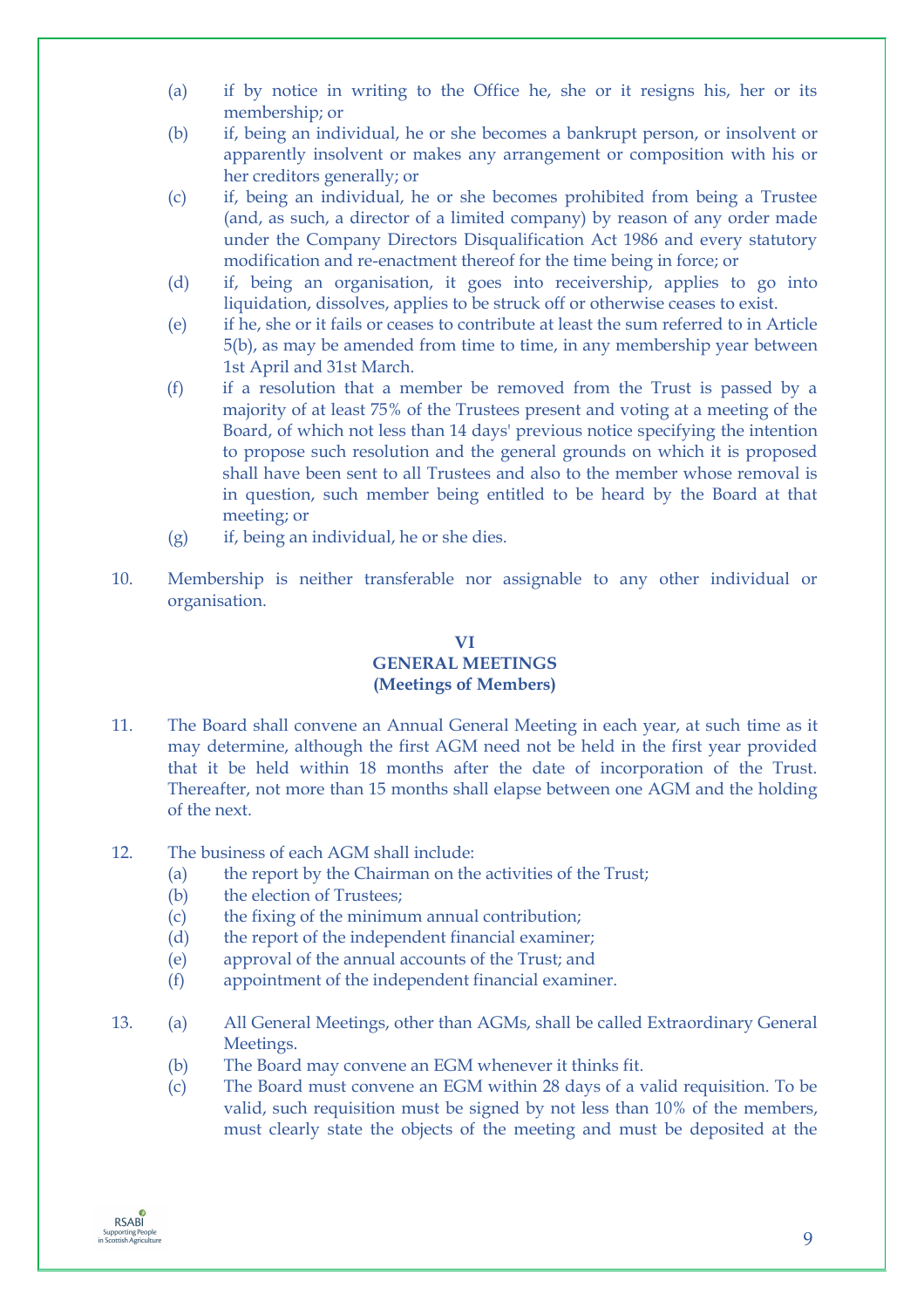Office. The requisition may consist of several documents in like form each signed by one or more requisitionists.

- 14. (a) 21 clear days' notice at the least shall be given of every AGM and EGM.
	- (b) The notice shall specify the place, the day and the hour of meeting and, in the case of special business, the specific nature of that business.
	- (c) The notice shall be sent, in the manner specified in Chapter XIX, to all members and to such persons or organisations as are under these Articles or under the Act entitled to receive such notices.
	- (d) With the consent of a majority of the members, a General Meeting (other than an Annual General Meeting) may be convened by such shorter notice as they may think fit in the circumstances.
	- (e) The accidental omission to give notice of a General Meeting to, or the nonreceipt of such notice by, any members, persons or organisations entitled to receive notice thereof shall not invalidate any resolution passed at or proceedings of any AGM or EGM.

# **VII VOTING AT GENERAL MEETINGS**

- 15. The chairman of the meeting (see Chapter IX) shall endeavour to achieve consensus wherever possible but, if necessary, questions arising shall be decided by being put to the vote.
- 16. (a) Each member of the Trust shall have one vote, to be exercised in person.
	- (b) In the event of an equal number of votes for and against any resolution, the chairman of the meeting shall have a casting vote as well as any deliberative vote.
	- (c) Whilst personal attendance at a General Meeting is encouraged, a member shall be entitled to complete one form of proxy in order to appoint a proxy to attend a General Meeting on his, her or its behalf, in respect of which the following apply:
		- (i) A proxy need not be a member.
		- (ii) A proxy appointed to attend and vote at any meeting instead of a member shall have the same right as the appointing member to speak at the meeting and to vote thereat.
		- (iii) The form appointing the Proxy, which may specify how the proxy is to vote (or to abstain from voting) on one or more resolutions, shall be in the following illustrative terms:

# **RSABI**  I ………………………………………………………….………, of…………………………………………………………………, being a member of RSABI hereby appoint the chairman of the General Meeting/or\*…….……………………..……, of …………………………………………………………….……,

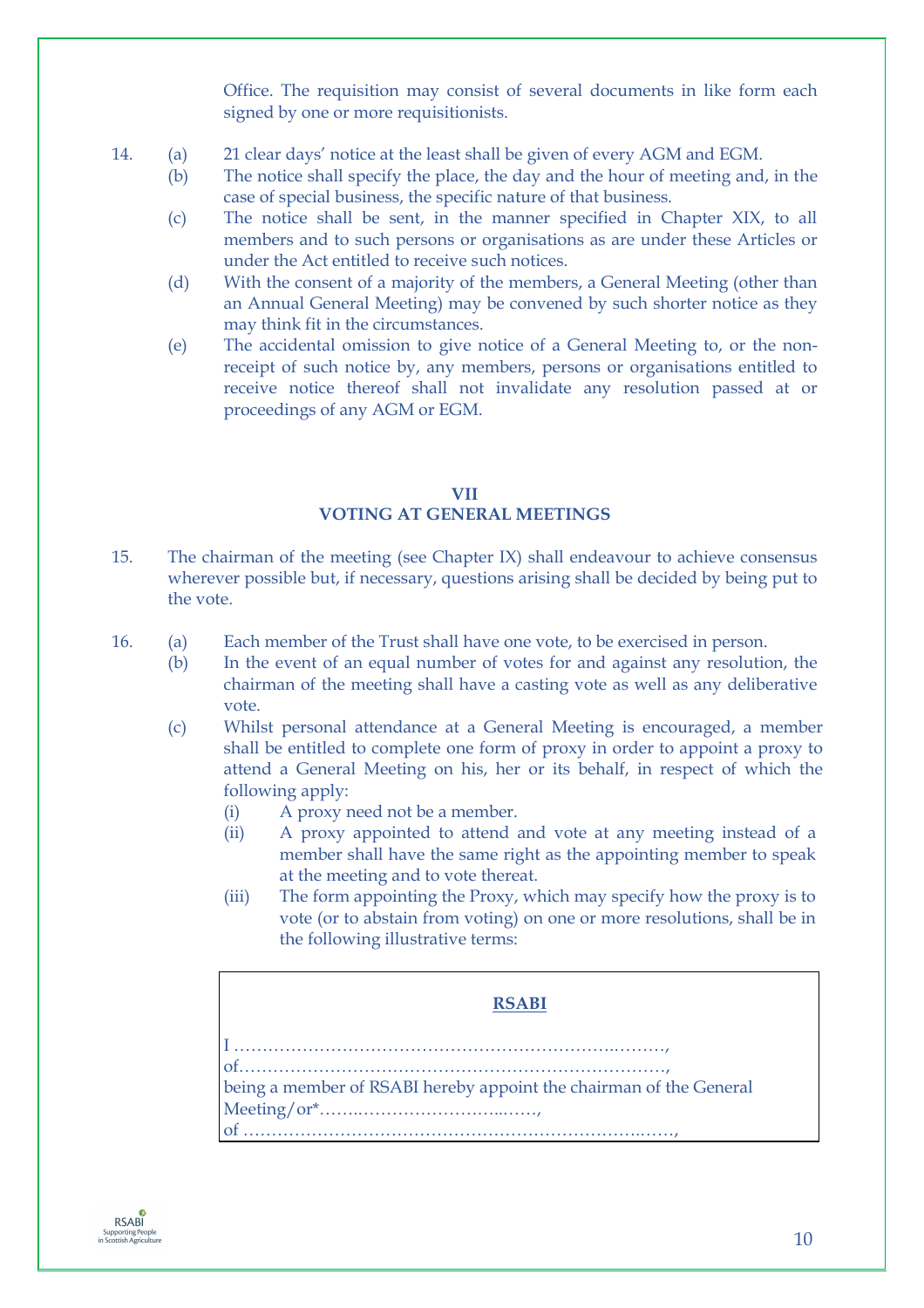as my proxy to vote for me on my behalf at the General Meeting of RSABI to be held on.............................. and at any adjournment thereof.

This form to be used in favour of/against the resolution(s)\*

*\* to be deleted if not required, or amended if it is required*

*Signature of member appointing proxy*.............................................

*dated*....................................

To be valid, this Form of Proxy, once signed and dated, must be lodged at least 48 hours before the start of the General Meeting referred to above

- (iii) The form appointing a proxy and the power of attorney or other authority (if any) under which it is signed, or a certified copy thereof, shall be lodged with the Trust not less than 48 hours before the time appointed for holding the meeting or adjourned meeting at which the person named in the form proposes to vote, and in default the instrument of proxy shall not be treated as valid.
- (iv) Appointment of a proxy may be revoked by the granter by written notice received by the Trust before the start of the General Meeting (or adjourned meeting) to which it relates.
- 17. No objection shall be raised to the qualification of any voter except at the meeting or adjourned meeting at which the vote objected to is tendered, and every vote not disallowed at the meeting shall be valid. Any objection made in due time shall be referred to the chairman of the meeting whose decision shall be final and conclusive.
- 18. A resolution put to the vote at an AGM or EGM shall be decided verbally or on a show of hands, as appropriate, unless a secret ballot is demanded by the chairman of the meeting (or by at least two members present in person at the meeting and entitled to vote). A secret ballot may be demanded only either before any verbal vote or show of hands takes place.
- 19. If a secret ballot is demanded, it shall be taken immediately at the same meeting and shall be conducted in such a manner as the chairman of the meeting may direct and the result shall be declared at the same meeting at which the ballot was demanded.
- 20. At any General Meeting a resolution put to the vote of the meeting shall be voted upon as follows:
	- (a) Ordinary business and ordinary resolutions shall be determined by a simple majority of all members of the Trust who are present at the General Meeting.
	- (b) Resolutions relating to the following matters shall require a special decision of not less than 75% of the members present at the meeting, namely:
		- (i) to alter the name of the Trust; or
		- (ii) to amend the Memorandum; or
		- (iii) to amend these Articles; or

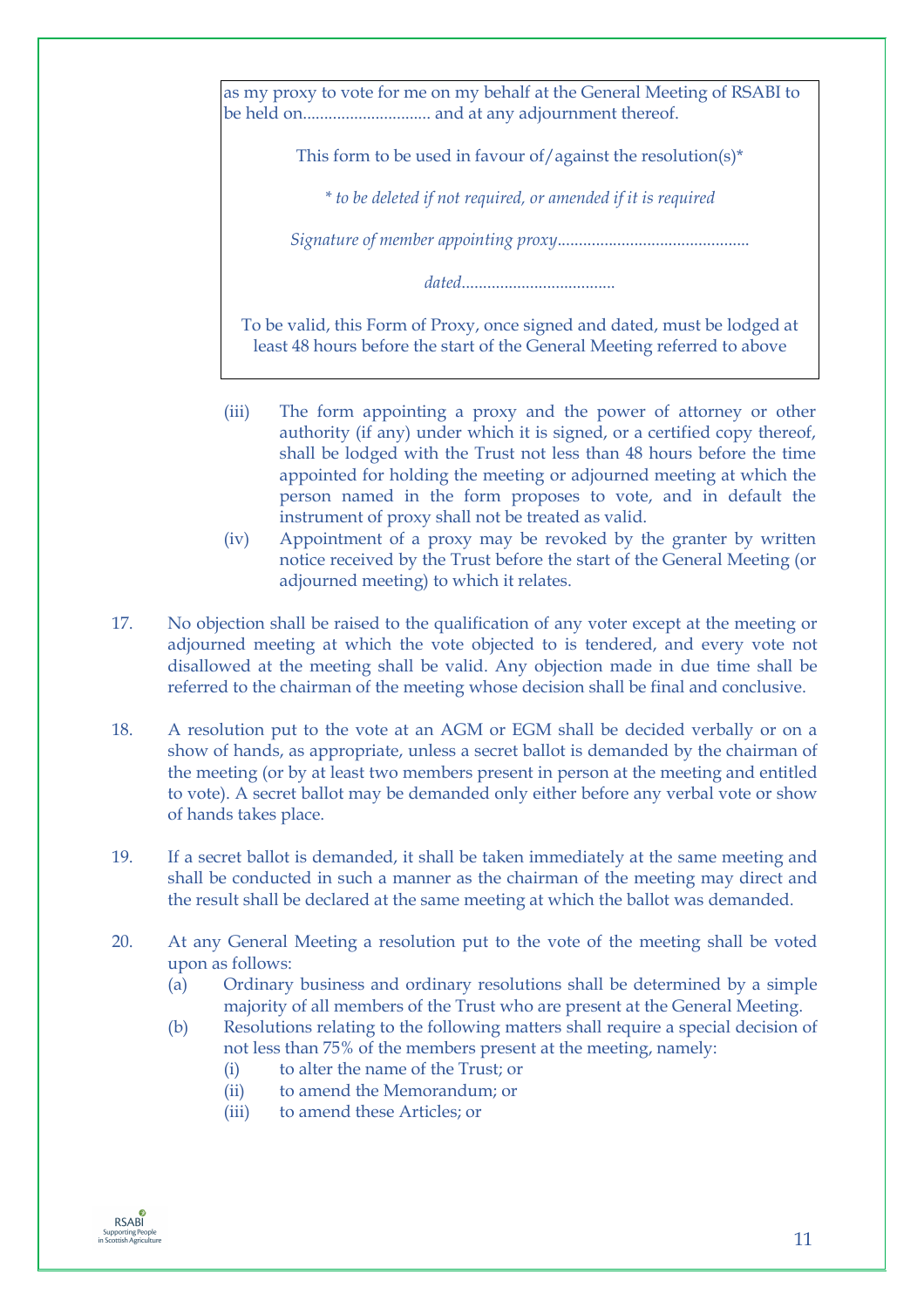- (iv) to wind up of the Trust in terms of Clause 9 (a) of the Memorandum of Association and, where relevant, any decision requiring to be taken in terms of Clause 9 (c) thereof; or
- (v) any other Special Resolutions.
- 21. (a) Ordinary and Special Resolutions may be passed in writing, rather than at a General Meeting, if the provisions of this Article are followed.
	- (b) An ordinary resolution in writing signed by or on behalf of a simple majority of all the members shall be as valid and effective as if the same had been passed at a General Meeting of the Trust duly convened and held, provided that the provisions of this Article are followed.
	- (c) A Special Resolution in writing signed by or on behalf not less than 75% of all the members shall be as valid and effective as if the same had been passed at a General Meeting of the Trust duly convened and held, provided that the provisions of this Article are followed.
	- (d) Written resolutions may not be used either for the removal of a Trustee prior to the expiration of his or her term of office, or for the removal of an independent financial examiner prior to the expiration of his or her term of office.
	- (e) Any written resolution must be issued in hard copy (by hand or by post) or in electronic form (by fax or e-mail), or by means of a website at the same time, to all members on the Circulation Date (that is, the date on which copies of the written resolution are sent to the members).
	- (f) Where such a written resolution is proposed by the Board, it must include the following express statements:
		- (i) an explanation to the eligible members how to signify their agreement to the resolution;
		- (ii) how it can be sent back by them, and whether in hard copy (by hand or by post) and/or in electronic form (by fax or by e-mail)
		- (iii) clarification that a failure to reply will be deemed to be a vote against the resolution in question; and
		- (iv) the date by which the resolution must be passed if it is not to lapse (that is, the date which is 28 days after the Circulation Date).
	- (g) Where such a written resolution is proposed by members, the following shall apply:
		- (i) The resolution must be requested by not less than 5% of the members ("the members' request").
		- (ii) The members' request may be made in hard copy (by hand or by post) or in electronic form (by fax or by e-mail).
		- (iii) The member's request must identify the resolution to be put to members. The Board can reject this if it is, in its opinion, either frivolous, vexatious, defamatory of any person or would be ineffective (whether by reason of inconsistency with any enactment or these Articles or otherwise).
		- (iv) The members' request can include an accompanying statement (not exceeding 1,000 words) which they can require the Trust to issue with the written resolution to all members.
		- (v) Within 21 days, the Trust must circulate the resolution and any accompanying statement with the express statements referred to in Article 33(f).

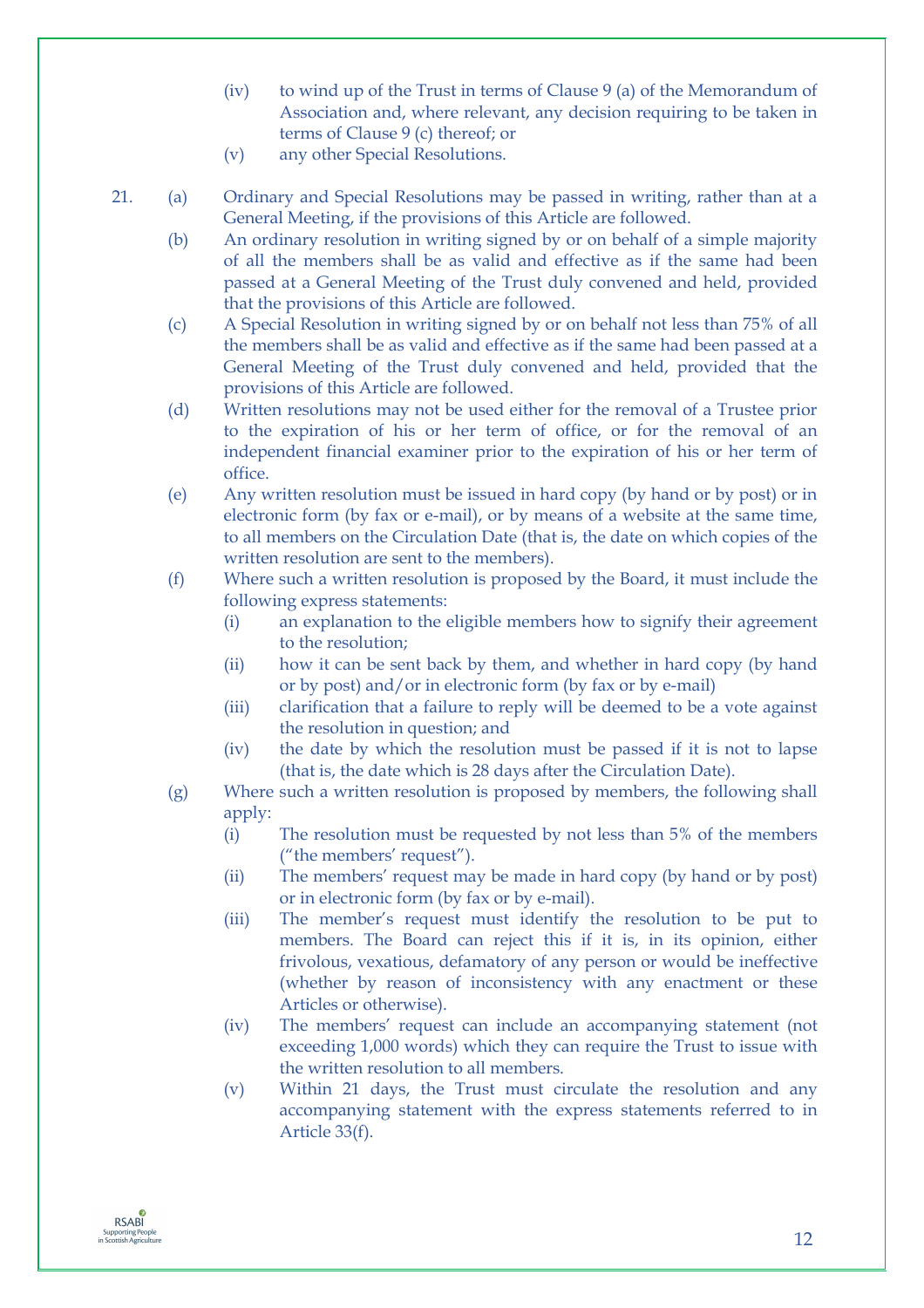- (vi) The Trust may charge a reasonable fee to the requesting members to cover its costs of circulation of the members' request.
- (h) Any such written resolution may consist of several documents in the same form, each signed by or on behalf of one or more members.
- (i) Once a member has signed and returned a written resolution in agreement thereto, his or her agreement is irrevocable.

# **VIII QUORUM AT GENERAL MEETINGS**

- 22. The quorum for a General Meeting shall be ten members, present in person. No business shall be dealt with at any General Meeting unless a quorum is present.
- 23. If a quorum is not present within 15 minutes after the time at which the General Meeting was due to commence - or if, during a General Meeting, a quorum ceases to be present - the General Meeting shall stand adjourned to such time and place as may be fixed by the chairman of the meeting.

# **IX CHAIRMAN OF GENERAL MEETINGS**

24. The Chairman of the Trust, whom failing the Vice-Chairman of the Trust, shall act as chairman of each General Meeting. If neither the Chairman nor the Vice-Chairman is present and willing to act as chairman of the meeting within 15 minutes after the time at which the AGM or EGM in question was due to commence, the Trustees present shall elect from among themselves the Trustee who will act as chairman of that meeting.

#### **X COMPOSITION OF BOARD OF TRUSTEES**

- 25. The affairs of the Trust shall be directed and managed by a Board of Trustees appointed in terms of this Chapter.
- 26. Unless otherwise determined by special resolution at a General Meeting (but not retrospectively), the number of Trustees shall be not less than three nor more than twelve.
- 27. (a) All those serving on the Management Committee of the unincorporated association known as The Royal Scottish Agricultural Benevolent Institution as at the date of incorporation of the Trust, including those who have acted as the Subscribers hereof, shall comprise the Board of Trustees and shall serve until the first AGM of the Trust held after the date of incorporation.
	- (b) At the first AGM, each Trustee serving on the Board shall retire, but may remain eligible for election thereat (without any period of office on the said Management Committee or on the Board between the date of incorporation

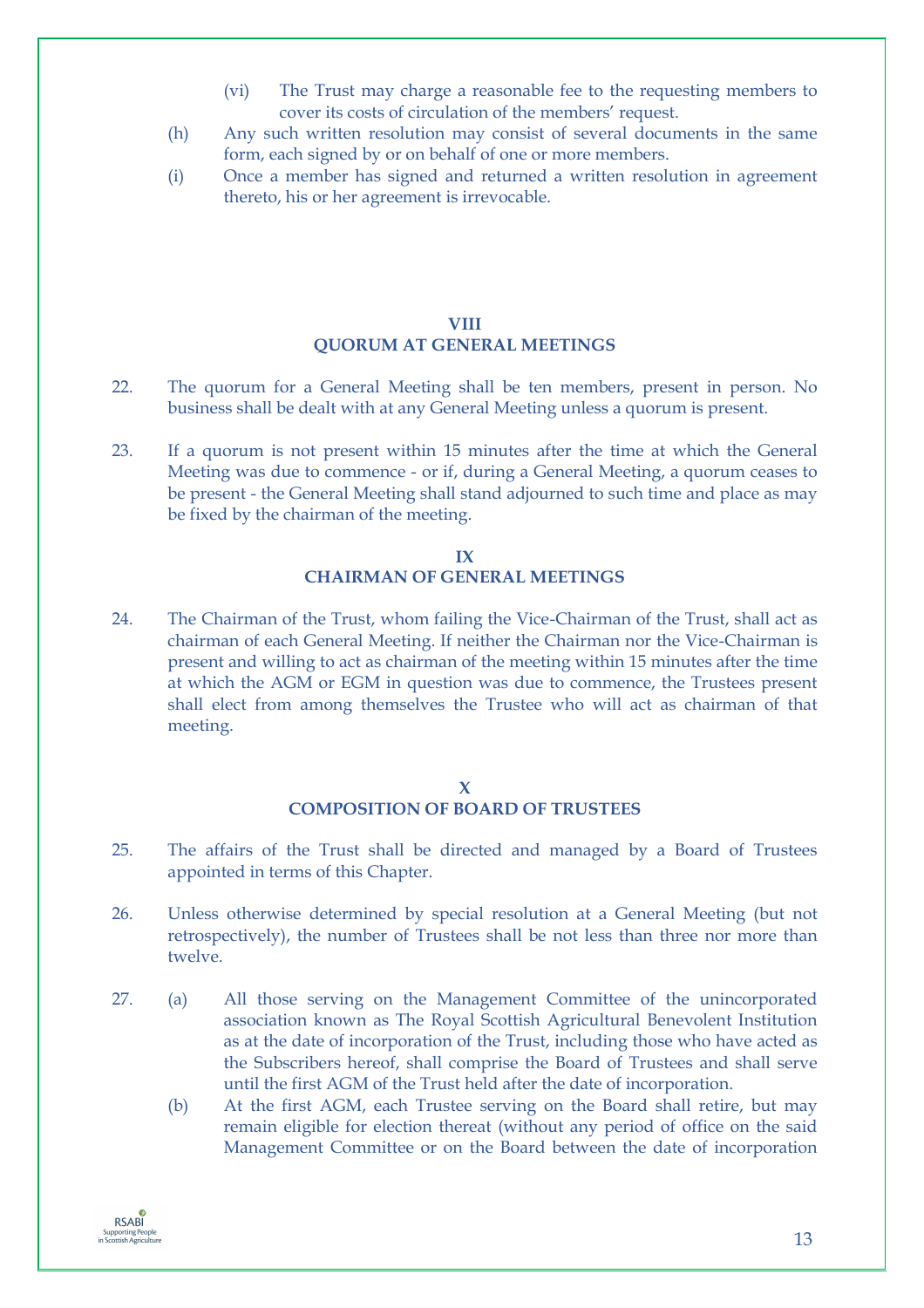and the first AGM counting as a term of office for the purposes of Article 29 (a) (iii)).

- 28. From and after the first AGM, the Board shall comprise:
	- (a) up to nine individual persons elected as Trustees by the members in terms of Article 29 (a) ("the Elected Trustees"); and
	- (b) up to three individual persons co-opted in terms of Article 29(b) ("the Coopted Trustees").

# 29. (a) **Elected Trustees**

- (i) An elected Trustee will serve a three year term before requiring reelection at an AGM. No Trustee can serve more than three consecutive terms of office without at least 3 years out of office before being eligible again. A retiring Elected Trustee shall retain office until the close or adjournment of the meeting.
- (ii) Nomination of any Elected Trustee shall be in writing by not less than any two members. The nominee, who must be or become a member (but may not be an employee of the Trust), shall confirm his or her willingness to act as an Elected Trustee if elected and if required shall provide a statement to explain the nominee's suitability. All nominations to be valid must be delivered to the Office not less than seven days prior to the date of the AGM in question.
- (iii) Election of any Elected Trustee shall be by vote of the members, each member having one vote for each vacancy in the Elected Trustees on the Board.

# (b) **Co-opted Trustees**

Up to three individuals may be co-opted from time to time by the Board of Trustees itself, as follows:

- (i) Subject to Article 29(b)(iii), a Co-opted Trustee shall serve until the next Annual General Meeting after his or her co-option.
- (ii) A Co-opted Trustee can be re-co-opted at such next Annual General Meeting.
- (iii) A Co-opted Trustee can be removed from office at any time by a simple majority of the Board.
- (iv) For the avoidance of doubt, a Co-opted Trustee may participate fully in and vote at all Board meetings which he or she attends.
- 30. The Board may from time to time fill any casual vacancy arising as a result of the retiral (or deemed retiral for any reason) of any Trustee elected in terms of Article 29 (a), from or after the date of such retiral or deemed retiral until the next AGM.
- 31. The office of Trustee shall *ipso facto* be vacated:
	- (a) if he or she is employed by or holds any office of profit under or is employed by the Trust (except where the provisions of Clause 6 (d) (ii) of the Memorandum shall apply); or

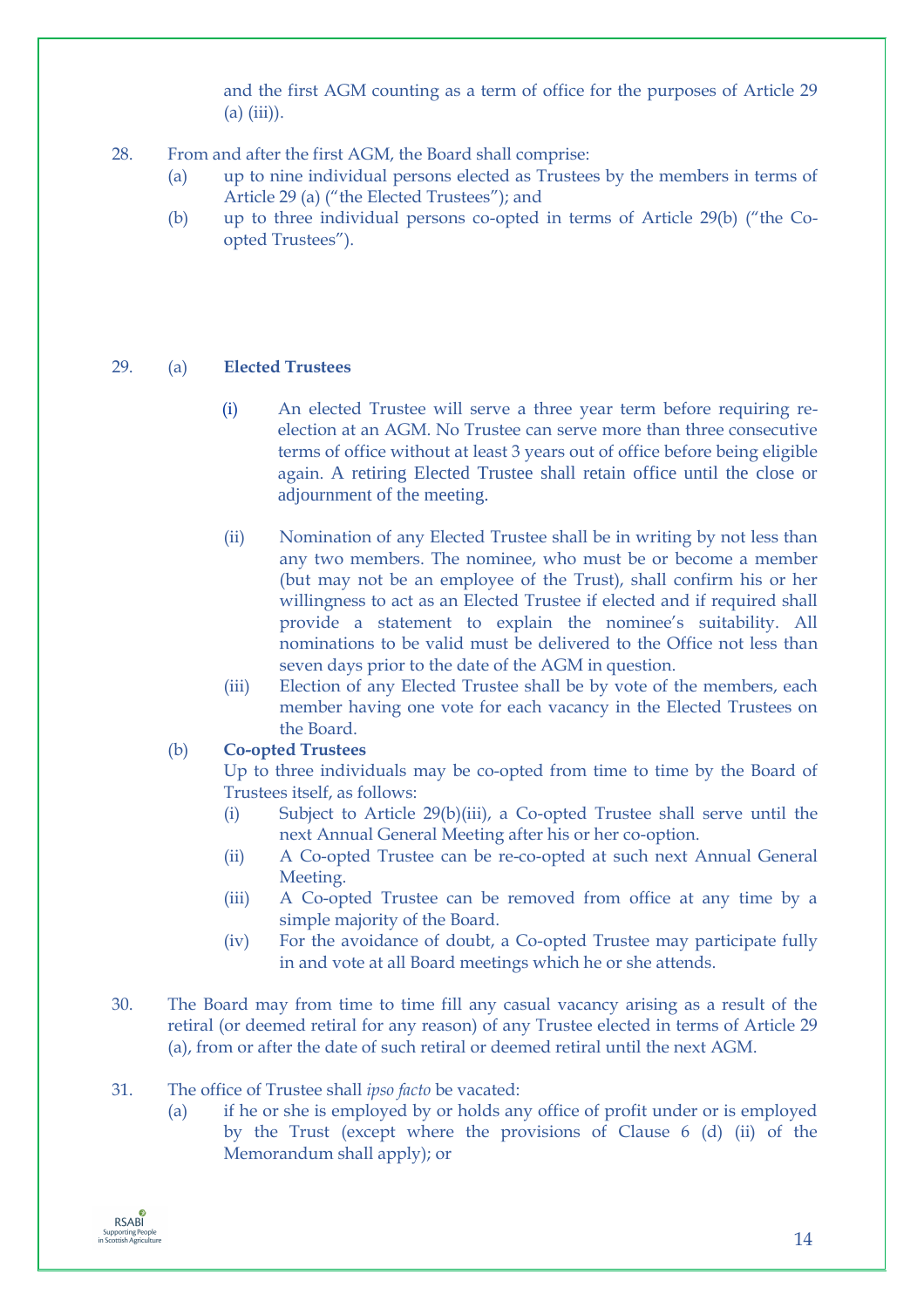- (b) if he or she becomes a bankrupt person, or insolvent or apparently insolvent or makes any arrangement or composition with his or her creditors generally; or
- (c) if, in terms of section 66(5) of the Charities Act, he or she is considered by the Board to have been in serious or persistent breach of either or both of the duties listed in sections 66(1) and 66(2) of the Charities Act, such Trustee being entitled to be heard prior to the Board taking a decision; or
- (d) if he or she is or becomes prohibited from being a charity trustee by virtue of section 69(2) of the Charities Act; or
- (e) if he or she becomes prohibited from being a Trustee (and, as such, a director of a limited company) by reason of any order made under the Company Directors Disqualification Act 1986 and every statutory modification and reenactment thereof for the time being in force; or
- (f) if he or she becomes incapable for medical reasons of fulfilling the duties of his or her office and such incapacity, as certified by two medical practitioners, is expected to continue for a period of more than six months from the date or later date of such certification; or
- (g) if he or she is absent (without permission of the Board) from more than three consecutive meetings of the Board, and the Board resolves to remove him or her from office; or
- (h) if by notice in writing to the Office he or she resigns his or her office; or
- (i) if he or she dies.

# **XI CHAIRMAN AND VICE-CHAIRMAN**

32. The Board shall meet as soon as practicable immediately after each AGM to appoint both a Chairman and a Vice-Chairman of the Trust from the Board (either or both of whom can be Co-opted Trustees).

# **XII CONFLICTS OF INTEREST**

- 33. (a) All Trustees and employees of the Trust have an obligation to notify any interests, including conflicts of interest, to the Secretary, as they arise and at least annually.
	- (b) The Board will instruct the Secretary to maintain a Register of Interests in such form as it may from time to time determine, which shall be open for inspection at the Office by both the Board and members of the Trust and, with the express prior written approval of the Trustee or employee concerned, by members of the public.
- 34. Whenever a Trustee finds that a conflict of interest may potentially arise or is actually arising, he or she has a duty to declare this either in general terms to the Secretary or specifically to the Board meeting in question. It will be up to the Chairman in the former circumstances and up to the chairman of the meeting in question in the latter circumstances to determine whether the potential or real conflict simply be noted in the Minutes of any relevant meeting, and/or whether the Trustee in question, whilst being permitted to remain in the meeting, must not partake in discussions or decisions relating to such matter, or whether the Trustee in question should require to be absent from that particular element of the meeting. In terms of Article 35 (b),

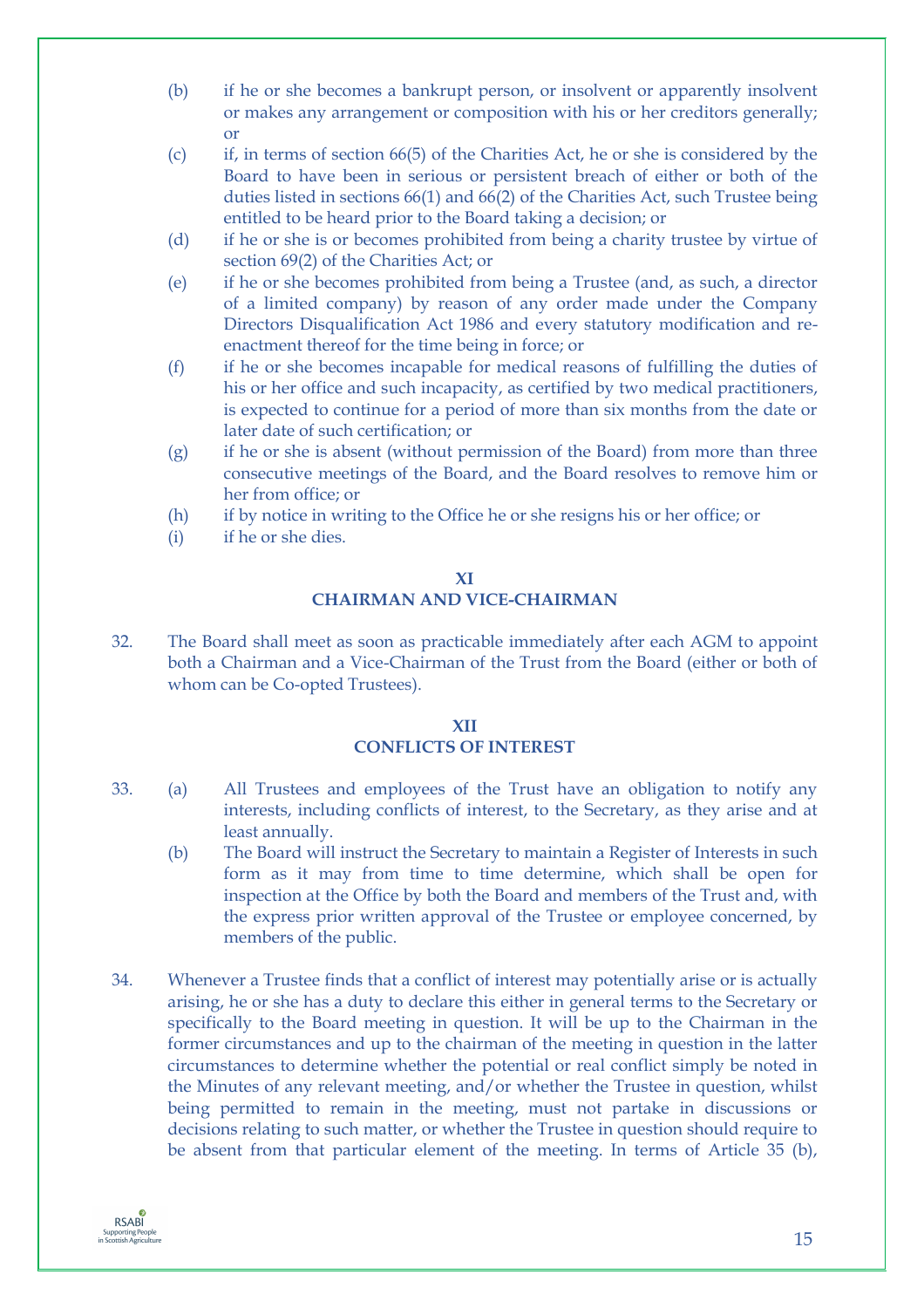where a Trustee leaves, or is required to leave, the meeting in question, he or she no longer forms part of the quorum thereat.

#### **XIII**

# **QUORUM AT BOARD MEETINGS**

- 35. (a) The quorum for Board meetings shall be not less than 50% of all the Elected Trustees, but no fewer than two. No business shall be dealt with at a Board meeting unless a quorum is present.
	- (b) An Elected Trustee shall not be counted in the quorum at a meeting (or at least the relevant part thereof) in relation to a resolution on which, whether because of personal interest or otherwise, he or she is not entitled to vote.

## **XIV**

# **PROCEEDINGS AT BOARD MEETINGS**

- 36. The direction and business of the Trust shall be managed by the Board who may pay all such expenses of, and preliminary and incidental to, the promotion, formation, establishment and registration of the Trust as it thinks fit. The Board may exercise all such powers of the Trust, and do on behalf of the Trust all such acts as may be exercised and done by the Trust, and as are not by the Act or by these Articles required to be exercised or done by the members in General Meeting, subject nevertheless to any regulation of these Articles and to the provisions of the Act.
- 37. The Board may act notwithstanding any vacancy in it, but where the number of Trustees falls below the minimum number specified in Article 26 may only do so for the purpose of appointing sufficient Trustees to match or exceed that minimum.
- 38. (a) All cheques, promissory notes, drafts, bills of exchange and other negotiable instruments, and all receipts for monies paid to the Trust, shall be signed, drawn, accepted, endorsed or otherwise executed, as the case may be, in such manner as the Board shall from time to time by resolution determine.
	- (b) The banking account or accounts of the Trust shall be kept in such bank or building society and/or banks or building societies as the Board shall from time to time determine.
- 39. (a) Meetings of the Board may take place in person or by telephone conference call, video conference call or by any other collective electronic means approved from time to time by the Board.
	- (b) Not less than 14 clear days' notice in writing shall be given of any meeting of the Board at which a decision in relation to any of the matters referred to in Article 41 (b) is to be made, which notice shall be accompanied by an agenda and any papers relevant to the matter to be decided. All other Board meetings shall require not less than 7 days' prior notice, unless all Trustees agree unanimously in writing to dispense with such notice on any specific occasion.
	- (c) A Trustee may, and on the request of a Trustee the Company Secretary shall, at any time, summon a meeting of the Board by notice served upon all Trustees, to take place at a reasonably convenient time and date.

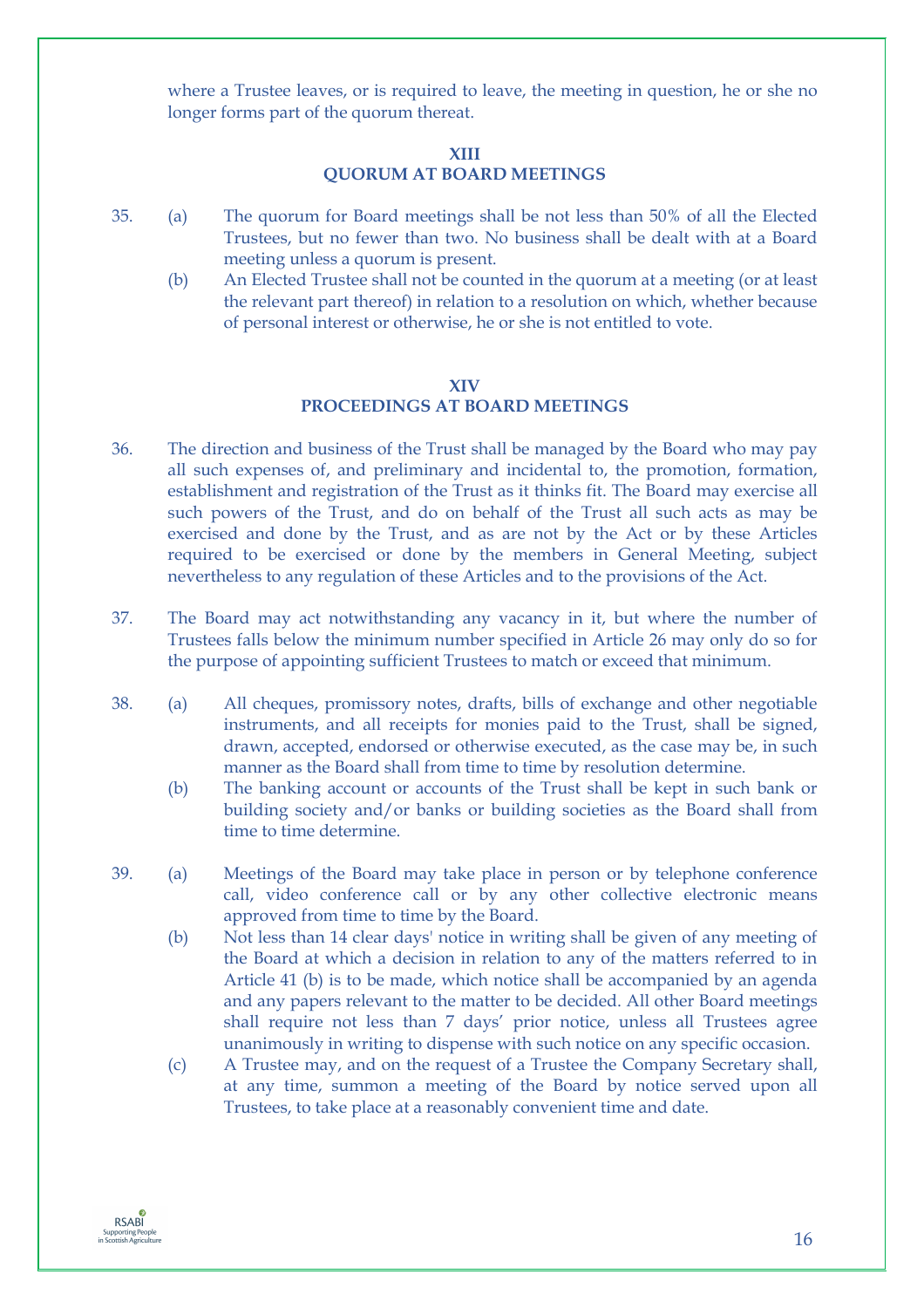- 40. The Chairman, whom failing the Vice-Chairman, shall be entitled to preside as chairman of all Board meetings at which he or she shall be present. If at any meeting neither the Chairman nor the Vice-Chairman is present and willing to act as chairman of the meeting within 15 minutes after the time appointed for holding the meeting, the remaining Trustees may appoint one of the Trustees to be chairman of the Board meeting, which failing the meeting shall be adjourned until a time when the Chairman or Vice-Chairman will be available.
- 41. (a) The chairman of the Board meeting shall endeavour to achieve consensus wherever possible but, if necessary, questions arising shall be decided by being put to the vote, on a show of hands only, each Trustee present having one vote.
	- (b) Decisions relating to the following matters shall require a special decision of not less than 75% of all the Trustees, namely:
		- (i) to alter the name of the Trust; or
		- (ii) to amend the Objects; or
		- (iii) to amend these Articles; or
		- (iv) to wind up of the Trust in terms of Clause 9 (a) of the Memorandum of Association and, where relevant, any decision requiring to be taken in terms of Clause 9 (c) thereof; or
		- (v) to purchase or sell or to grant a lease over any heritable property owned by or leased to the Trust or any of its subsidiaries and to purchase or take the tenant's part in any lease or sub-lease of heritable property wherever situated; or
		- (vi) to form, acquire or dispose of any subsidiary; or
		- (vii) to grant any guarantee or indemnity to any party, other than any wholly-owned subsidiary of the Trust; or
		- (viii) to create or issue or allow to come into being any mortgage, security, charge or other encumbrance upon any part or parts of the property or assets of the Trust or to obtain any advance or credit in any form other than normal trade credit, or to create or issue by any subsidiary of any debenture or loan stock; or
		- (ix) to acquire or dispose, whether by the Trust or by any of its subsidiaries, of any shares of any other company or the participation or cessation of participation by the Trust or by any of its subsidiaries in any formal trust or joint venture.
	- (c) In the event of an equal number of votes for and against any resolution at a Board meeting, the chairman of the meeting shall have a casting vote as well as a deliberative vote.
- 42. The Board may delegate any of its powers to sub-committees, each consisting of not less than one Trustee and such other person or persons as it thinks fit. Any subcommittee so formed shall, in the exercise of the powers so delegated, conform to any remit and regulations imposed on it by the Board. The meetings and proceedings of any such sub-committee shall be governed by the provisions of these Articles for regulating the meetings and proceedings of the Board so far as applicable and so far as the same shall not be superseded by any regulations made by the Board. Such subcommittee shall regularly and promptly circulate, or ensure the regular and prompt circulation of, the minutes of its meetings to all Trustees.

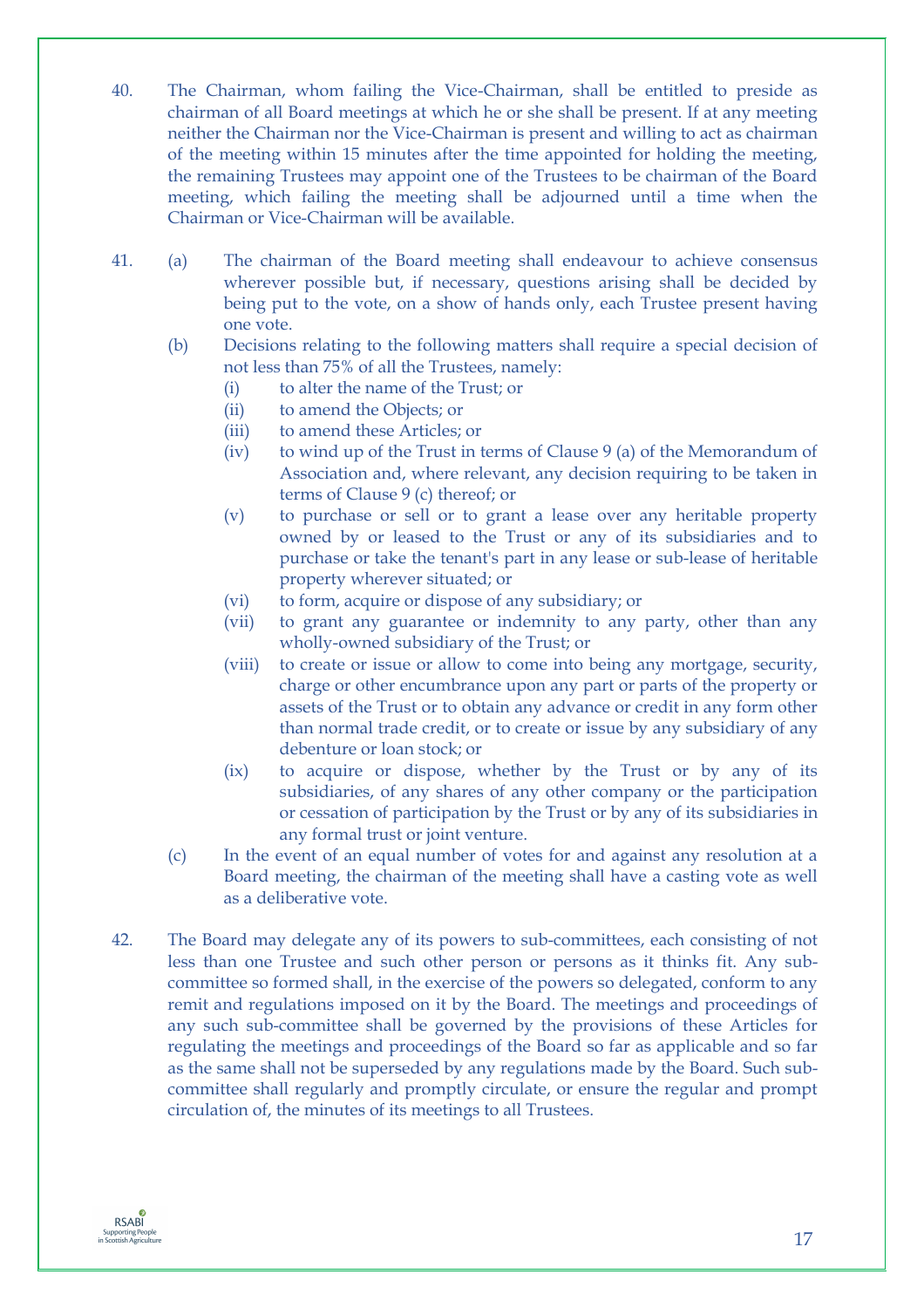- 43. The Board shall cause minutes to be made of all appointments of officers made by it and of the proceedings of all General Meetings and of all Board meetings and of subcommittees, including the names of those present, and all business transacted at such meetings and any such minutes of any meeting, if purporting to be signed after approval, either by the chairman of such meeting, or by the chairman of the next succeeding meeting, shall be sufficient evidence without any further proof of the facts therein stated.
- 44. All acts *bona fide* done by any Board meeting, or of any sub-committee, or by any person acting as a Trustee shall, notwithstanding it be afterwards discovered that there was some defect in the appointment or continuance in office of any such Trustee or person acting as aforesaid, or that they or any of them were disqualified, be as valid as if every such person had been duly appointed or had duly continued in office and was qualified to be a Trustee.
- 45. No alteration of the Memorandum or Articles and no direction given by Special Resolution shall invalidate any prior act of the Board which would have been valid if that alteration had not been made or that direction had not been given.
- 46. A resolution in writing (whether one single document signed by all or a sufficient majority of the Trustees or all or a sufficient majority of the members of any subcommittee), whether in one or several documents in the same form each signed by one or more Trustees or members of any relative sub-committee as appropriate, shall be as valid and effectual as if it had been passed at a meeting of the Board or of such sub-committee duly convened and constituted.
- 47. The Board may invite or allow any person to attend and speak, but not to vote, at any meeting of the Board or of its sub-committees.

# **XV ANCILLARY REGULATIONS**

- 48. The Board may from time to time promulgate and review any Ancillary Regulations, which are to be subordinate at all times to the Memorandum of Association and these Articles, as it deems necessary and appropriate to provide additional explanation and guidance to members.
- 49. The Board shall promulgate and review from time to time Regulations and Guidance with regard to the giving of assistance in terms of the Objects

# **XVI COMPANY SECRETARY, MINUTE SECRETARY, TREASURER & PRINCIPAL OFFICER**

- 50. The Board shall appoint a Company Secretary for such term, at such remuneration (if any), and upon such conditions as it may think fit. The Company Secretary may be removed by the Board at any time, subject to the terms of any prevailing contract.
- 51. The Board may appoint a Minute Secretary, for the purposes of Article 43, for such term, at such remuneration (if any), and upon such conditions as it may think fit. The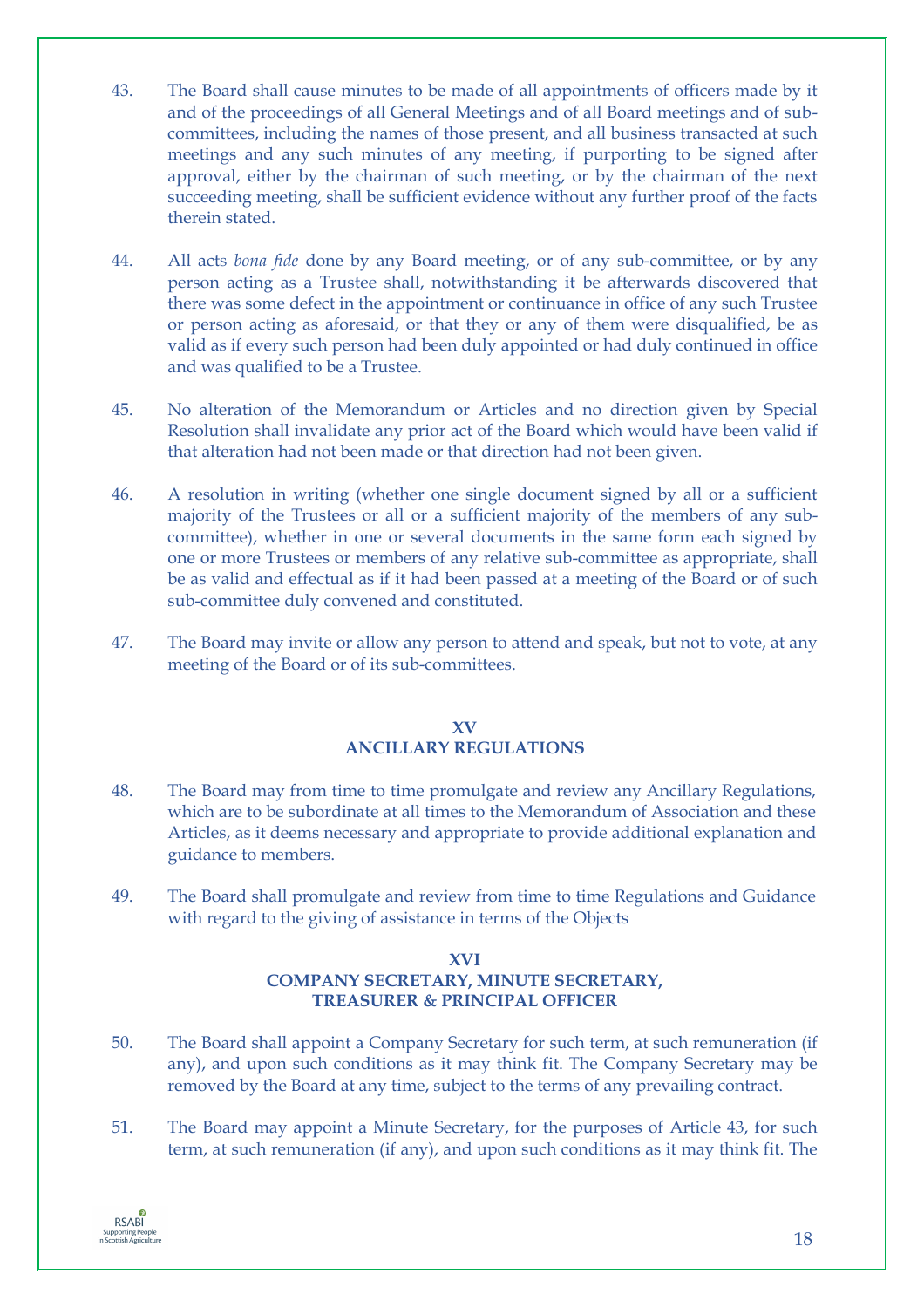Minute Secretary may be removed by the Board at any time, subject to the terms of any prevailing contract.

- 52. The Board may appoint a Treasurer for such term and upon such conditions as it may think fit. The Treasurer may be removed by the Board at any time, subject to the terms of any prevailing contract. Whilst in post, the Treasurer may be required to attend (but shall have no vote at) Board meetings during his or her tenure as Treasurer, except any part or parts thereof dealing with his or her employment or remuneration, or any other matter which the Board wish to keep confidential to itself.
- 53. The Board may appoint a Principal Officer of the Trust on such terms (including a decision on the most appropriate job title) and conditions as it may think fit, who shall attend Board and Sub-Committee meetings as appropriate or required, but without any vote thereat.

# **XVII HON. PATRON, HON. PRESIDENT & HON. VICE-PRESIDENTS**

- 54. The Sovereign shall be invited to be the Honorary Patron of the Trust.
- 55. The members in General Meeting may appoint an Honorary President of the Trust, either for such fixed period as the members determine or for an unspecified period until such appointment be terminated by them. The Honorary President shall be entitled to notice of all General Meetings and to attend and contribute to discussion but not vote thereat (unless he or she is a member of the Trust).
- 56. The members in General Meeting may, on a proposal from the Board, agree to the appointment of one or more Honorary Vice-Presidents of the Trust, in recognition of their service to the Trust and/or its Objects, who would be appointed either for such fixed period as the members determine or for an unspecified period until such appointment be terminated by them. The Honorary Vice-Presidents shall be entitled to notice of all General Meetings and to attend and contribute to discussion but not vote thereat (unless they are themselves members of the Trust).

# **XVIII**

# **ACCOUNTS**

- 57. The Board shall cause accounting records to be kept in accordance with the requirements of the Act and other relevant regulations.
- 58. The accounting records shall be maintained or overseen by the Treasurer (if one is appointed), or otherwise as determined by the Board, shall be kept at the Office (or at such other place or places as the Board shall think fit) and shall always be open to the inspection of the Trustees. The Board shall from time to time determine whether and to what extent and at what times and places and under what conditions or regulations the accounting records of the Trust or any of them shall be open to the inspection of the members of the Trust.

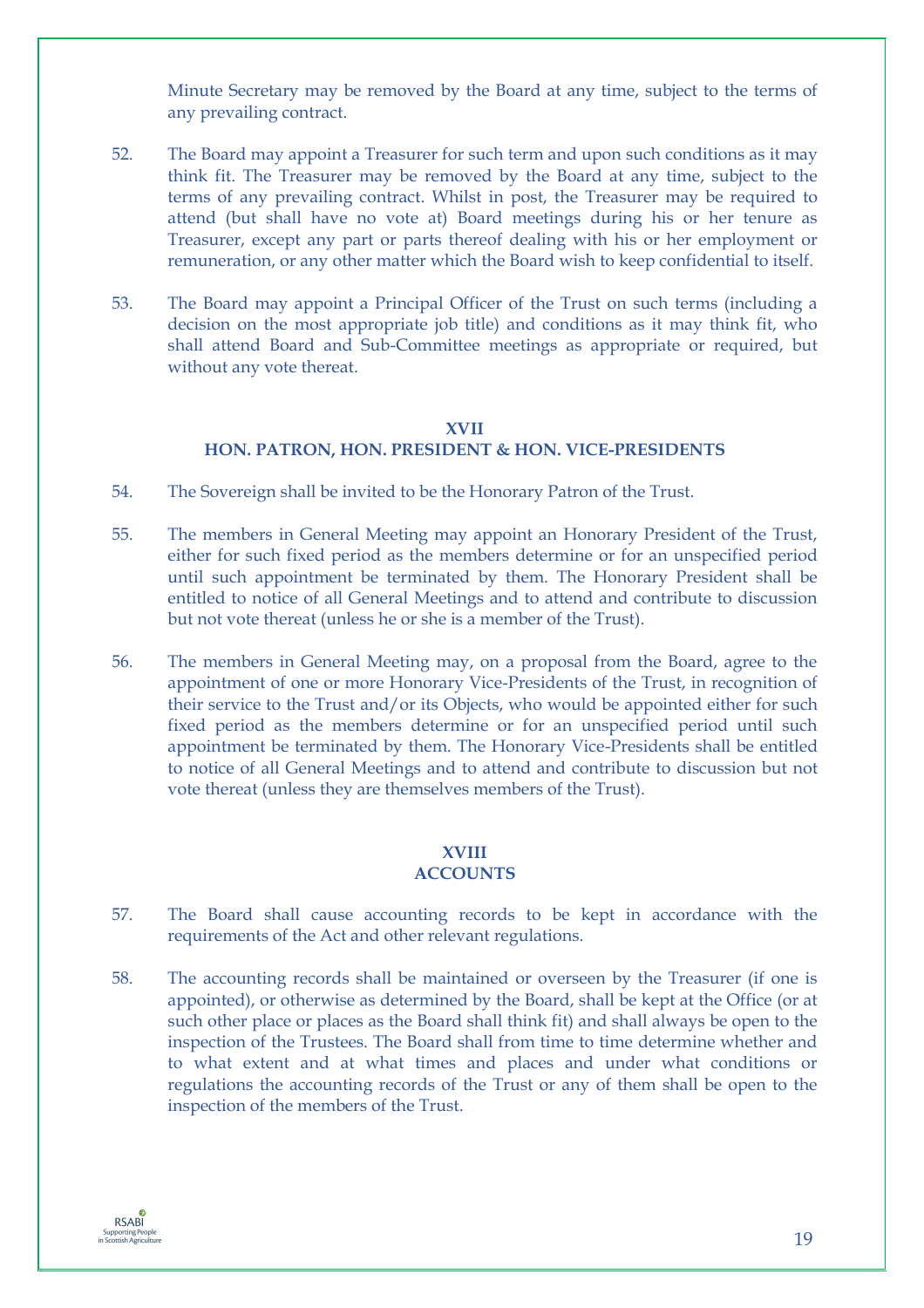- 59. Once at least in every year, or as otherwise provided for by the Act, the accounts of the Trust (prepared in accordance with the statutory requirements and regulations in force at the time) shall be examined and the correctness of the income and expenditure account and balance sheet ascertained by an independent financial examiner, who shall be appointed by the Board on the direction of members in General Meeting.
- 60. (a) At each AGM, the Board shall provide the members with a copy of the accounts for the period since the last preceding accounting reference date or (in the case of the first account since the incorporation of the Trust).
	- (b) The accounts shall be accompanied by proper reports of the Board and the independent financial examiner thereof.
	- (c) Copies of such accounts shall, not less than 21 clear days before the date of the General Meeting at which they are to be laid, and in terms of Chapter XIX, be delivered or sent to the independent financial examiner and to all members, or otherwise be available for inspection on the website of the Trust (with the independent financial examiner and all members being made aware that they are so available for inspection there).

# **XIX NOTICES**

- 61. A notice may be served by the Trust upon any member, either personally or by sending it by post, fax, e-mail or other appropriate electronic means, addressed to such member at his or her or its registered address as appearing in the Register of Members.
- 62. Any notice, whether served by post or otherwise, shall be deemed to have been served on the day following that on which the letter containing the same is put into the post or is otherwise dispatched.
- 63. A member present at any meeting of the Trust shall be deemed to have received notice of the meeting and, where requisite, of the purpose for which it was called.
- 64. The business of the Trust and all its correspondence with and notification to or from members may be conducted equally validly and effectively as by post if transmitted by fax or e-mail or other appropriate electronic means to or from any member of the Trust (except where that member specifically requests all such correspondence and notification by post) or otherwise if publicised on the website of the Trust where the Trust has advised each member of this and has taken due steps to notify by other reasonable means all other members who state that they do not have access to the Internet.

# **XX INDEMNITY**

65. Subject to the provisions of Section 310 of the Act, the Trustees, or member of any sub-committee, the Secretary and all other officers or employees for the time being of the Trust shall be indemnified out of the funds of the Trust against all loss, costs and charges which they may respectively incur or be put to on account of any contract, deed, act, matter, or thing done, entered into, executed, or permitted by them